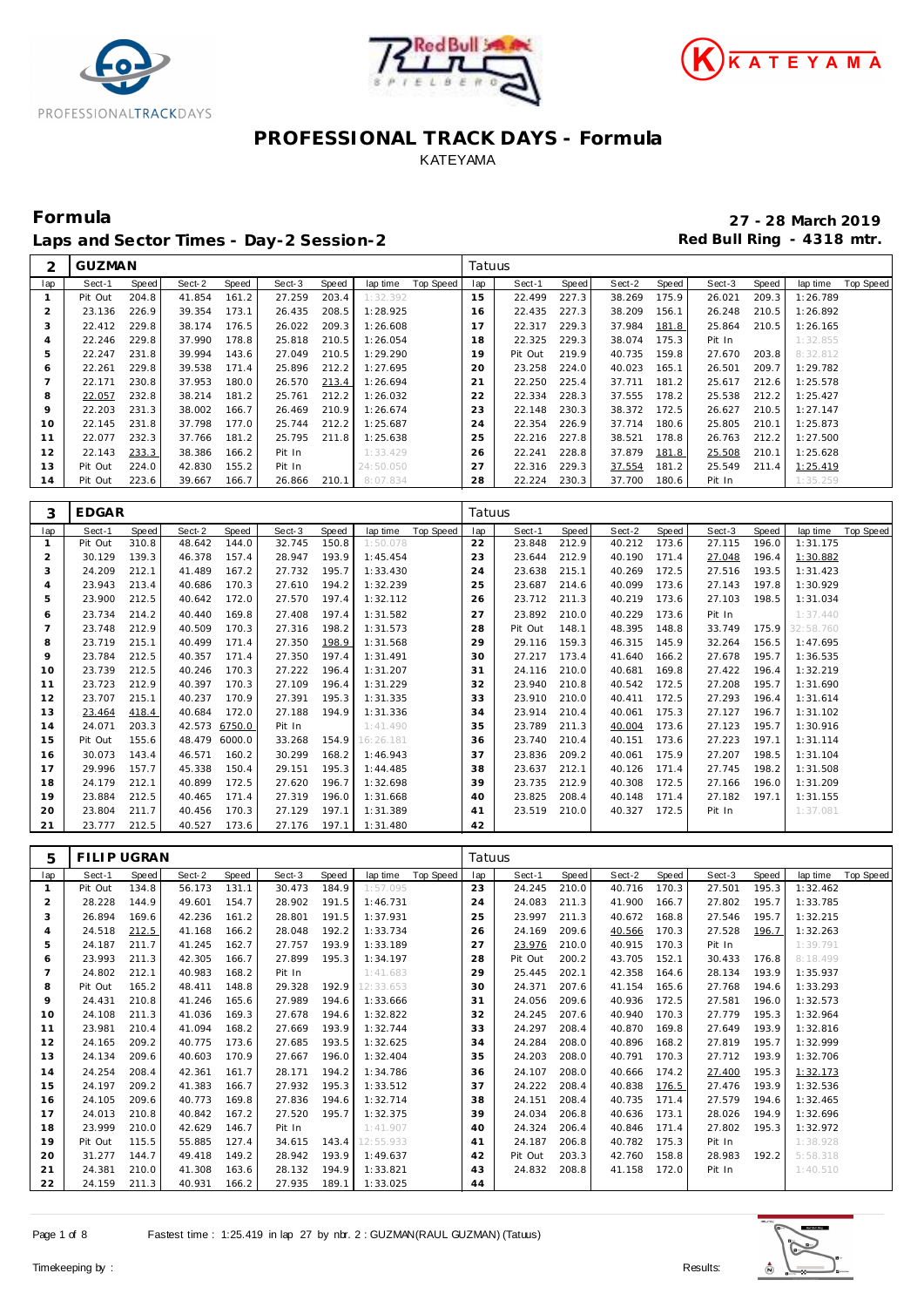





Laps and Sector Times - Day-2 Session-2 **Accord Accord Payable 2** Red Bull Ring - 4318 mtr.

**Formula 27 - 28 March 2019**

|     | RACEGP 1 |       |        |       |        |       |          |           | Tatuus |        |       |        |       |        |       |          |           |
|-----|----------|-------|--------|-------|--------|-------|----------|-----------|--------|--------|-------|--------|-------|--------|-------|----------|-----------|
| lap | Sect-1   | Speed | Sect-2 | Speed | Sect-3 | Speed | lap time | Top Speed | lap    | Sect-1 | Speed | Sect-2 | Speed | Sect-3 | Speed | lap time | Top Speed |
|     | Pit Out  | 141.9 | 50.387 | 147.1 | 33.056 | 186.2 | 1:54.055 |           |        | 23.661 | 215.5 | 42.940 | 166.7 | 27.444 | 197.8 | 1:34.045 |           |
|     | 27.390   | 187.3 | 46.050 | 134.3 | 30.784 | 194.9 | 1:44.224 |           |        | 23.818 | 213.8 | 40.285 | 174.2 | 27.468 | 196.7 | 1:31.571 |           |
|     | 24.220   | 212.9 | 41.214 | 172.5 | 27.651 | 197.4 | 1:33.085 |           | 10     | 23.818 | 212.9 | 40.478 | 177.0 | 27.173 | 196.7 | 1:31.469 |           |
|     | 23.964   | 212.5 | 40.881 | 177.0 | 27.731 | 198.5 | 1:32.576 |           |        | 23.725 | 214.6 | 40.734 | 179.4 | 27.121 | 196.7 | 1:31.580 |           |
|     | 23.918   | 212.9 | 40.717 | 178.8 | 28.378 | 192.9 | 1:33.013 |           | 2      | 23.769 | 214.6 | 40.389 | 180.0 | 27.693 | 194.9 | 1:31.851 |           |
| c   | 23.911   | 212.9 | 48.852 | 166.2 | 27.824 | 197.8 | 1:40.587 |           | 3      | 23.773 | 211.7 | 40.362 | 180.0 | 27.056 | 196.7 | 1:31.191 |           |
|     | 23.844   | 213.8 | 40.493 | 179.4 | 27.283 | 198.9 | 1:31.620 |           | 14     |        |       |        |       |        |       |          |           |

| 10             |         |       | PIETRO DELLI GUANTI |       |        |       |           |           | Tatuus |         |       |          |       |        |       |           |           |
|----------------|---------|-------|---------------------|-------|--------|-------|-----------|-----------|--------|---------|-------|----------|-------|--------|-------|-----------|-----------|
| lap            | Sect-1  | Speed | Sect-2              | Speed | Sect-3 | Speed | lap time  | Top Speed | lap    | Sect-1  | Speed | Sect-2   | Speed | Sect-3 | Speed | lap time  | Top Speed |
|                | Pit Out | 154.9 | 47.573              | 149.6 | 31.011 | 171.7 | 1:47.882  |           | 19     | 24.075  | 210.4 | 41.389   | 153.0 | Pit In |       | 1:44.898  |           |
| $\overline{2}$ | 27.347  | 168.5 | 45.114              | 162.2 | 29.604 | 188.5 | 1:42.065  |           | 20     | Pit Out | 129.6 | 48.799   | 135.3 | 31.997 | 169.5 | 16:17.539 |           |
| 3              | 26.935  | 192.7 | 41.417              | 166.7 | 28.368 | 193.9 | 1:36.720  |           | 21     | 27.924  | 173.2 | 47.275   | 153.4 | 31.081 | 177.9 | 1:46.280  |           |
| 4              | 24.338  | 210.4 | 41.207              | 163.1 | 28.212 | 193.9 | 1:33.757  |           | 22     | 26.284  | 177.2 | 45.166   | 123.6 | 30.015 | 190.5 | 1:41.465  |           |
| 5              | 24.668  | 212.9 | 41.293              | 164.6 | 28.029 | 193.5 | 1:33.990  |           | 23     | 24.545  | 208.8 | 41.734   | 164.1 | 28.081 | 194.2 | 1:34.360  |           |
| 6              | 24.233  | 209.6 | 41.034              | 165.1 | 28.151 | 193.2 | 1:33.418  |           | 24     | 24.215  | 210.0 | 40.947   | 170.3 | 27.787 | 194.6 | 1:32.949  |           |
|                | 24.261  | 210.8 | 40.902              | 165.1 | 27.842 | 193.9 | 1:33.005  |           | 25     | 24.156  | 210.0 | 41.550   | 159.3 | 28.252 | 195.7 | 1:33.958  |           |
| 8              | 24.206  | 210.8 | 40.915              | 169.3 | 28.222 | 190.8 | 1:33.343  |           | 26     | 24.107  | 211.7 | 40.661   | 170.3 | 27.716 | 196.0 | 1:32.484  |           |
| 9              | 24.281  | 212.1 | 40.760              | 167.7 | 27.867 | 192.2 | 1:32.908  |           | 27     | 51.356  | 82.3  | 1:12.281 | 164.6 | Pit In |       | 2:41.650  |           |
| 10             | 24.166  | 211.3 | 41.205              | 166.7 | 27.714 | 192.2 | 1:33.085  |           | 28     | Pit Out | 180.4 | 44.066   | 167.7 | 30.492 | 175.3 | 10:21.074 |           |
| 11             | 24.175  | 211.3 | 41.956              | 163.1 | Pit In |       | 1:45.964  |           | 29     | 26.283  | 195.9 | 41.685   | 166.7 | 28.142 | 193.2 | 1:36.110  |           |
| 12             | Pit Out | 186.4 | 44.907              | 161.2 | 30.485 | 179.1 | 14:00.741 |           | 30     | 24.459  | 207.2 | 41.481   | 162.2 | 27.928 | 195.3 | 1:33.868  |           |
| 13             | 25.101  | 210.8 | 41.859              | 164.6 | 28.583 | 191.2 | 1:35.543  |           | 31     | 25.970  | 190.7 | 41.447   | 164.6 | 28.073 | 194.6 | 1:35.490  |           |
| 14             | 24.422  | 210.4 | 41.247              | 168.2 | 28.309 | 194.9 | 1:33.978  |           | 32     | 24.724  | 195.2 | 41.309   | 166.7 | 28.005 | 195.3 | 1:34.038  |           |
| 15             | 24.378  | 209.6 | 41.922              | 166.7 | 28.267 | 193.5 | 1:34.567  |           | 33     | 24.091  | 210.4 | 40.919   | 166.7 | 27.723 | 194.9 | 1:32.733  |           |
| 16             | 24.149  | 209.2 | 41.180              | 161.2 | 28.438 | 194.2 | 1:33.767  |           | 34     | 24.130  | 210.4 | 40.629   | 168.8 | 27.714 | 195.7 | 1:32.473  |           |
| 17             | 24.128  | 210.8 | 41.202              | 167.2 | 27.913 | 196.0 | 1:33.243  |           | 35     | 24.386  | 209.6 | 40.765   | 168.8 | 27.831 | 194.2 | 1:32.982  |           |
| 18             | 24.151  | 209.2 | 40.810              | 166.7 | 27.868 | 196.4 | 1:32.829  |           | 36     | 24.376  | 210.0 | 41.020   | 162.2 | Pit In |       | 1:43.417  |           |

| 14             | <b>PESCE</b> |       |        |       |        |       |           |           | Tatuus |         |       |        |       |        |       |           |           |
|----------------|--------------|-------|--------|-------|--------|-------|-----------|-----------|--------|---------|-------|--------|-------|--------|-------|-----------|-----------|
| lap            | Sect-1       | Speed | Sect-2 | Speed | Sect-3 | Speed | lap time  | Top Speed | lap    | Sect-1  | Speed | Sect-2 | Speed | Sect-3 | Speed | lap time  | Top Speed |
|                | Pit Out      | 178.0 | 47.509 | 153.4 | 31.389 | 163.6 | 1:47.851  |           | 22     | 23.673  | 210.8 | 40.841 | 166.7 | 27.499 | 195.3 | 1:32.013  |           |
| $\overline{2}$ | 25.691       | 209.2 | 42.423 | 162.2 | 28.582 | 193.9 | 1:36.696  |           | 23     | 23.644  | 211.3 | 40.490 | 165.6 | 27.442 | 194.6 | 1:31.576  |           |
| 3              | 24.651       | 210.8 | 41.744 | 163.1 | 28.192 | 193.9 | 1:34.587  |           | 24     | 25.395  | 196.6 | 40.899 | 169.8 | 27.979 | 196.0 | 1:34.273  |           |
| $\overline{4}$ | 23.946       | 212.5 | 41.587 | 162.7 | 27.858 | 196.0 | 1:33.391  |           | 25     | 23.680  | 210.4 | 40.705 | 167.7 | 27.469 | 196.0 | 1:31.854  |           |
| 5              | 23.994       | 213.8 | 40.961 | 166.7 | 27.541 | 196.0 | 1:32.496  |           | 26     | 23.768  | 209.6 | 40.560 | 166.2 | 28.975 | 145.4 | 1:33.303  |           |
| 6              | 23.591       | 212.9 | 40.780 | 166.2 | 27.452 | 196.4 | 1:31.823  |           | 27     | 25.858  | 209.6 | 41.181 | 164.1 | Pit In |       | 1:42.257  |           |
| 7              | 23.550       | 212.9 | 40.667 | 166.2 | 27.474 | 194.9 | 1:31.691  |           | 28     | Pit Out | 160.5 | 53.053 | 150.8 | 30.807 | 170.9 | 32:06.099 |           |
| 8              | 23.721       | 214.2 | 49.359 | 154.3 | 28.379 | 193.5 | 1:41.459  |           | 29     | 25.480  | 207.2 | 42.514 | 161.2 | 28.597 | 193.5 | 1:36.591  |           |
| 9              | 23.657       | 213.8 | 40.751 | 167.7 | 27.440 | 194.9 | 1:31.848  |           | 30     | 24.316  | 208.4 | 41.483 | 164.1 | 28.041 | 193.9 | 1:33.840  |           |
| 10             | 23.694       | 213.4 | 40.573 | 167.7 | 29.188 | 194.9 | 1:33.455  |           | 31     | 24.091  | 209.6 | 40.969 | 166.2 | 27.958 | 194.6 | 1:33.018  |           |
| 11             | 23.672       | 214.6 | 44.187 | 151.7 | 27.909 | 195.3 | 1:35.768  |           | 32     | 23.996  | 209.2 | 40.965 | 164.1 | 27.471 | 194.9 | 1:32.432  |           |
| 12             | 23.642       | 212.9 | 40.757 | 168.8 | 27.275 | 196.4 | 1:31.674  |           | 33     | 23.924  | 210.0 | 40.709 | 165.6 | 27.561 | 195.3 | 1:32.194  |           |
| 13             | 23.648       | 212.5 | 40.577 | 165.6 | Pit In |       | 1:41.303  |           | 34     | 23.903  | 209.6 | 40.498 | 166.2 | 27.597 | 194.2 | 1:31.998  |           |
| 14             | Pit Out      | 125.5 | 46.794 | 157.9 | 29.444 | 192.2 | 14:41.648 |           | 35     | 23.876  | 208.8 | 40.612 | 168.2 | 29.456 | 193.2 | 1:33.944  |           |
| 15             | 24.631       | 209.2 | 41.255 | 166.7 | 28.004 | 192.9 | 1:33.890  |           | 36     | 24.001  | 206.8 | 40.749 | 167.2 | 29.001 | 197.8 | 1:33.751  |           |
| 16             | 25.594       | 208.0 | 41.532 | 161.7 | 27.786 | 194.6 | 1:34.912  |           | 37     | 24.097  | 211.3 | 43.991 | 153.4 | 28.381 | 194.6 | 1:36.469  |           |
| 17             | 23.946       | 210.4 | 40.817 | 164.1 | 27.724 | 194.6 | 1:32.487  |           | 38     | 23.968  | 208.4 | 40.588 | 168.8 | 27.665 | 195.7 | 1:32.221  |           |
| 18             | 23.796       | 209.6 | 41.242 | 164.1 | 27.666 | 194.6 | 1:32.704  |           | 39     | 23.724  | 208.8 | 40.473 | 167.7 | 27.586 | 195.7 | 1:31.783  |           |
| 19             | 23.968       | 209.2 | 40.750 | 168.8 | 28.077 | 194.9 | 1:32.795  |           | 40     | 23.687  | 208.8 | 40.634 | 166.7 | 27.485 | 193.5 | 1:31.806  |           |
| 20             | 23.927       | 210.8 | 40.857 | 166.7 | 27.680 | 194.2 | 1:32.464  |           | 41     | 26.547  | 202.5 | 42.963 | 162.7 | 27.827 | 194.6 | 1:37.337  |           |
| 21             | 23.819       | 210.4 | 40.642 | 166.7 | 27.450 | 195.3 | 1:31.911  |           | 42     | 23.883  | 209.6 | 42.080 | 150.8 | Pit In |       | 1:45.452  |           |

| 14  | BHAITECH1 |       |        |       |        |       |          |           | Tatuus |         |       |        |       |        |       |          |           |
|-----|-----------|-------|--------|-------|--------|-------|----------|-----------|--------|---------|-------|--------|-------|--------|-------|----------|-----------|
| lap | Sect-1    | Speed | Sect-2 | Speed | Sect-3 | Speed | lap time | Top Speed | lap    | Sect-1  | Speed | Sect-2 | Speed | Sect-3 | Speed | lap time | Top Speed |
|     | Pit Out   | 141.5 | 58.126 | 132.4 | 32.746 | 174.8 | 2:06.447 |           | 25     | 24.398  | 210.0 | 41.113 | 164.1 | Pit In |       | 1:39.145 |           |
| ∠   | 26.193    | 196.6 | 44.133 | 146.7 | 37.891 | 184.9 | 1:48.217 |           | 26     | Pit Out | 114.5 | 52.292 | 135.0 | 33.129 | 157.4 | 9:47.141 |           |
|     | 25.736    | 195.2 | 43.678 | 158.8 | 29.367 | 187.2 | 1:38.781 |           | 27     | 29.162  | 174.0 | 46.445 | 137.4 | 30.351 | 182.4 | 1:45.958 |           |
| 4   | 25.296    | 199.5 | 42.134 | 166.7 | 28.362 | 192.9 | 1:35.792 |           | 28     | 26.722  | 177.2 | 43.979 | 146.3 | 30.574 | 177.3 | 1:41.275 |           |
| 5   | 24.351    | 212.5 | 42.353 | 166.7 | 28.177 | 192.5 | 1:34.881 |           | 29     | 25.199  | 211.3 | 41.489 | 157.0 | 28.327 | 194.2 | 1:35.015 |           |
| 6   | 26.788    | 208.4 | 41.343 | 171.4 | 27.840 | 193.5 | 1:35.971 |           | 30     | 24.273  | 212.1 | 41.189 | 163.1 | 27.848 | 196.4 | 1:33.310 |           |
|     | 24.246    | 211.7 | 41.310 | 168.8 | 28.219 | 191.8 | 1:33.775 |           | 31     | 24.217  | 211.3 | 40.857 | 163.6 | 28.013 | 193.9 | 1:33.087 |           |
| 8   | 24.121    | 212.5 | 41.107 | 169.3 | 28.676 | 193.2 | 1:33.904 |           | 32     | 24.030  | 210.8 | 40.866 | 163.6 | Pit In |       | 1:40.945 |           |

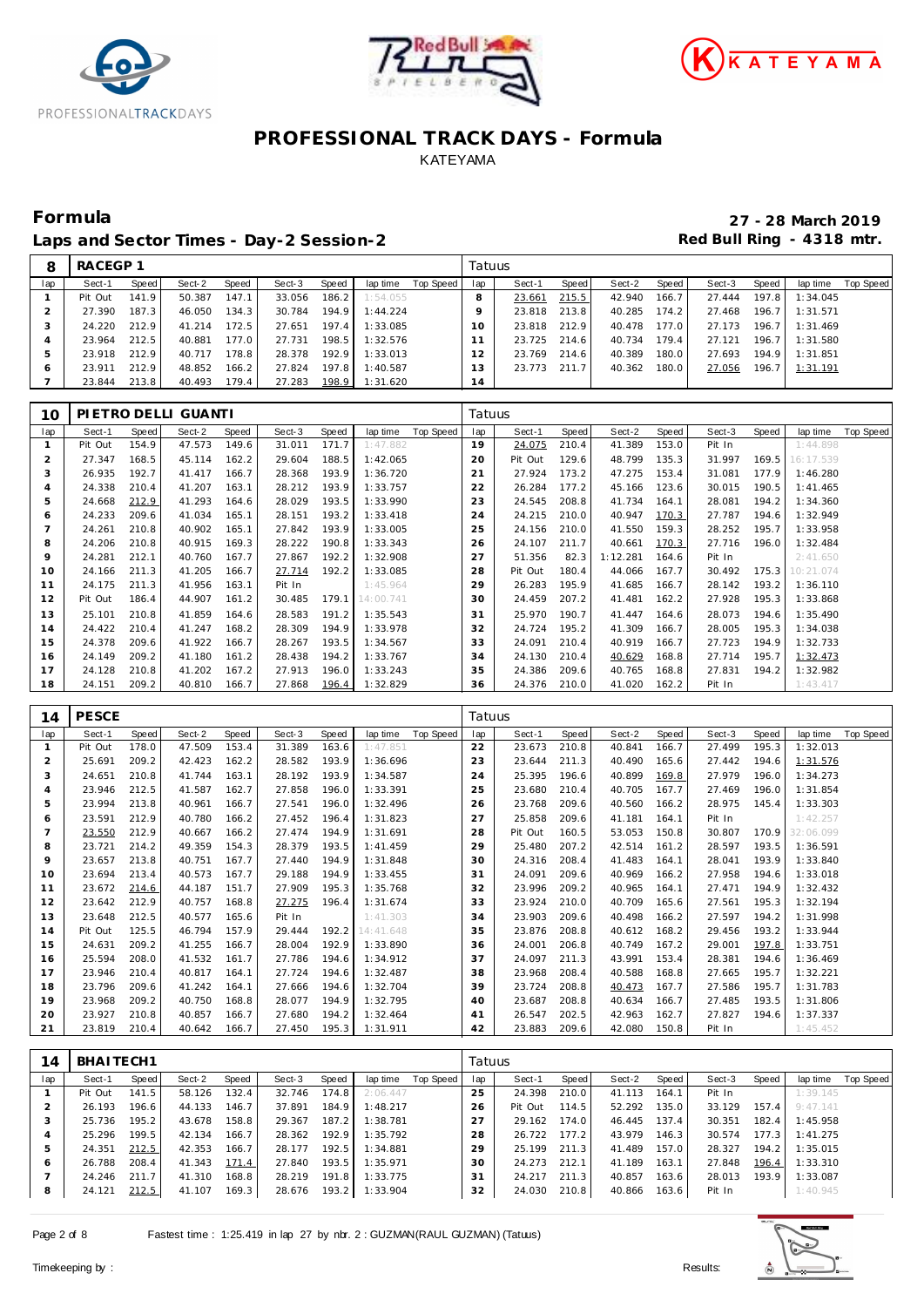





### **Formula 27 - 28 March 2019 Laps and Sector Times - Day-2 Session-2 Red Bull Ring - 4318 mtr.**

|    |         |       |        |       | LUDS UNIU OUULUI INNUS DU LA LOUSSION L |       |                       |    |              |       |              |       |        |       |                |
|----|---------|-------|--------|-------|-----------------------------------------|-------|-----------------------|----|--------------|-------|--------------|-------|--------|-------|----------------|
| 9  | 24.150  | 212.1 | 41.001 | 167.2 |                                         |       | 28.466 186.2 1:33.617 | 33 | Pit Out      | 194.1 | 42.922 157.0 |       | 28.258 |       | 191.8 8:41.409 |
| 10 | 25.961  | 182.6 | 42.839 | 158.4 | Pit In                                  |       | 1:46.706              | 34 | 24.738       | 208.0 | 41.354 163.6 |       | 28.030 | 193.2 | 1:34.122       |
| 11 | Pit Out | 171.8 | 43.965 | 154.7 | 29.533                                  |       | 190.1 11:30.774       | 35 | 24.072       | 209.6 | 40.840       | 166.7 | 28.242 | 195.7 | 1:33.154       |
| 12 | 24.699  | 211.7 | 43.314 | 167.7 | 28.353                                  | 192.2 | 1:36.366              | 36 | 23.933       | 210.8 | 41.025       | 167.2 | 27.749 | 195.7 | 1:32.707       |
| 13 | 24.381  | 212.5 | 41.173 | 167.2 | 28.106                                  | 194.2 | 1:33.660              | 37 | 24.030       | 212.1 | 40.911       | 168.8 | 27.416 | 194.9 | 1:32.357       |
| 14 | 24.375  | 210.0 | 41.095 | 164.6 | 28.224                                  | 192.2 | 1:33.694              | 38 | 24.379       | 209.2 | 40.895       | 163.6 | 27.553 | 195.7 | 1:32.827       |
| 15 | 24.073  | 210.8 | 40.976 | 162.2 | 28.045                                  | 194.6 | 1:33.094              | 39 | 23.898       | 210.8 | 40.734 164.6 |       | 27.652 | 195.7 | 1:32.284       |
| 16 | 24.023  | 212.5 | 40.837 | 166.7 | 28.262                                  | 186.9 | 1:33.122              | 40 | 24.160       | 210.0 | 40.632       | 163.1 | 27.564 | 195.3 | 1:32.356       |
| 17 | 24.251  | 210.4 | 41.124 | 163.1 | 28.054                                  | 193.9 | 1:33.429              | 41 | 23.989       | 210.0 | 40.470       | 169.3 | 27.425 | 196.0 | 1:31.884       |
| 18 | 24.093  | 210.4 | 40.904 | 171.4 | 28.128                                  | 193.5 | 1:33.125              | 42 | 23.939       | 210.8 | 40.652       | 165.6 | 27.454 | 194.9 | 1:32.045       |
| 19 | 24.302  | 211.3 | 40.780 | 163.1 | 28.226                                  | 192.5 | 1:33.308              | 43 | 38.546 171.5 |       | 44.138       | 166.7 | 28.950 | 196.0 | 1:51.634       |
| 20 | 24.117  | 212.1 | 41.183 | 166.7 | 28.183                                  | 191.5 | 1:33.483              | 44 | 24.246       | 210.4 | 40.746       | 165.1 | 28.006 | 194.9 | 1:32.998       |
| 21 | 24.124  | 210.4 | 40.812 | 164.6 | 28.083                                  | 193.2 | 1:33.019              | 45 | 24.138       | 208.8 | 40.442       | 168.2 | 27.645 | 195.3 | 1:32.225       |
| 22 | 24.066  | 210.4 | 40.764 | 167.2 | 28.041                                  | 194.9 | 1:32.871              | 46 | 24.159       | 209.6 | 40.365       | 163.6 | 27.681 | 196.0 | 1:32.205       |
| 23 | 23.992  | 209.2 | 40.895 | 167.7 | 28.066                                  | 195.7 | 1:32.953              | 47 | 23.958       | 209.2 | 40.763       | 169.8 | 27.617 | 195.3 | 1:32.338       |
| 24 | 24.091  | 209.6 | 40.511 | 171.4 | 27.693                                  | 196.0 | 1:32.295              | 48 | 24.061       | 208.8 | 40.654       | 166.7 | Pit In |       | 1:38.108       |

| 15             | BHAITECH2 |       |        |       |        |       |           |           | Tatuus |         |       |        |       |        |       |           |           |
|----------------|-----------|-------|--------|-------|--------|-------|-----------|-----------|--------|---------|-------|--------|-------|--------|-------|-----------|-----------|
| lap            | Sect-1    | Speed | Sect-2 | Speed | Sect-3 | Speed | lap time  | Top Speed | lap    | Sect-1  | Speed | Sect-2 | Speed | Sect-3 | Speed | lap time  | Top Speed |
|                | Pit Out   | 190.7 | 45.565 | 151.7 | 29.237 | 182.7 | 1:41.648  |           | 24     | 24.162  | 210.0 | 41.016 | 166.2 | 27.644 | 197.1 | 1:32.822  |           |
| 2              | 25.391    | 212.5 | 41.726 | 165.6 | 27.977 | 194.6 | 1:35.094  |           | 25     | 24.149  | 209.6 | 40.349 | 175.3 | 27.272 | 196.0 | 1:31.770  |           |
| 3              | 23.948    | 213.4 | 40.975 | 169.3 | 27.562 | 197.1 | 1:32.485  |           | 26     | 23.795  | 211.3 | 40.050 | 175.3 | 27.185 | 197.1 | 1:31.030  |           |
| $\overline{4}$ | 23.722    | 215.5 | 40.530 | 174.2 | 27.470 | 196.4 | 1:31.722  |           | 27     | 23.715  | 212.9 | 40.178 | 177.0 | 27.282 | 195.7 | 1:31.175  |           |
| 5              | 23.785    | 215.5 | 40.560 | 174.2 | 27.428 | 196.4 | 1:31.773  |           | 28     | 23.721  | 212.9 | 39.968 | 177.6 | 27.143 | 196.0 | 1:30.832  |           |
| 6              | 23.776    | 214.2 | 40.356 | 173.1 | 27.297 | 196.4 | 1:31.429  |           | 29     | 23.686  | 213.4 | 40.069 | 166.2 | 27.609 | 198.2 | 1:31.364  |           |
| 7              | 23.692    | 214.2 | 40.270 | 175.9 | 27.361 | 195.7 | 1:31.323  |           | 30     | 23.591  | 215.5 | 40.714 | 177.6 | 27.328 | 197.1 | 1:31.633  |           |
| 8              | 23.695    | 214.2 | 40.273 | 177.6 | 27.389 | 196.0 | 1:31.357  |           | 31     | 23.948  | 211.3 | 40.077 | 174.8 | 27.245 | 196.4 | 1:31.270  |           |
| $\mathsf Q$    | 23.648    | 216.8 | 43.174 | 156.5 | 28.005 | 194.9 | 1:34.827  |           | 32     | 23.733  | 211.7 | 40.087 | 177.6 | 27.563 | 194.9 | 1:31.383  |           |
| 10             | 23.796    | 213.8 | 40.120 | 177.0 | 27.297 | 196.0 | 1:31.213  |           | 33     | 23.880  | 211.7 | 40.264 | 163.6 | Pit In |       | 1:41.304  |           |
| 11             | 23.682    | 216.4 | 41.141 | 164.6 | Pit In |       | 1:41.206  |           | 34     | Pit Out | 174.3 | 47.830 | 138.8 | 32.258 | 179.7 | 14:06.963 |           |
| 12             | Pit Out   | 197.7 | 43.972 | 159.3 | 28.303 | 194.2 | 14:18.985 |           | 35     | 26.408  | 194.5 | 43.033 | 154.3 | 30.910 | 180.3 | 1:40.351  |           |
| 13             | 24.032    | 212.9 | 40.739 | 173.6 | 27.453 | 195.7 | 1:32.224  |           | 36     | 25.210  | 208.4 | 41.813 | 167.2 | 28.050 | 193.5 | 1:35.073  |           |
| 14             | 23.919    | 211.3 | 40.465 | 174.2 | 27.428 | 195.7 | 1:31.812  |           | 37     | 24.047  | 210.8 | 40.567 | 170.9 | 27.652 | 195.3 | 1:32.266  |           |
| 15             | 23.858    | 210.0 | 40.333 | 172.0 | 27.341 | 194.9 | 1:31.532  |           | 38     | 23.925  | 211.7 | 40.157 | 175.9 | 27.217 | 196.4 | 1:31.299  |           |
| 16             | 23.810    | 210.8 | 40.264 | 174.8 | 27.380 | 195.7 | 1:31.454  |           | 39     | 23.768  | 212.1 | 39.967 | 175.3 | 27.059 | 196.7 | 1:30.794  |           |
| 17             | 23.843    | 210.8 | 40.185 | 173.6 | 27.302 | 197.1 | 1:31.330  |           | 40     | 23.731  | 211.3 | 39.964 | 174.8 | 27.192 | 196.0 | 1:30.887  |           |
| 18             | 23.836    | 210.4 | 40.280 | 173.6 | 27.313 | 197.8 | 1:31.429  |           | 41     | 23.863  | 209.6 | 39.996 | 175.9 | 27.233 | 197.1 | 1:31.092  |           |
| 19             | 24.239    | 212.1 | 43.924 | 157.0 | 28.418 | 197.1 | 1:36.581  |           | 42     | 23.866  | 209.6 | 39.849 | 175.9 | 27.170 | 197.1 | 1:30.885  |           |
| 20             | 23.793    | 211.3 | 40.348 | 175.9 | 27.491 | 195.7 | 1:31.632  |           | 43     | 23.839  | 209.6 | 40.052 | 174.8 | 27.284 | 194.6 | 1:31.175  |           |
| 21             | 23.777    | 211.7 | 40.952 | 159.8 | Pit In |       | 1:40.570  |           | 44     | 23.878  | 209.6 | 40.035 | 172.5 | 27.406 | 195.7 | 1:31.319  |           |
| 22             | Pit Out   | 172.6 | 47.856 | 134.3 | 30.660 | 183.7 | 10:09.313 |           | 45     | 24.002  | 208.4 | 40.920 | 166.2 | Pit In |       | 1:43.470  |           |
| 23             | 25.800    | 198.4 | 42.861 | 155.2 | 28.279 | 195.3 | 1:36.940  |           | 46     |         |       |        |       |        |       |           |           |

| 16             | RACEGP 2 |       |        |       |        |       |                 |           | Tatuus |         |       |        |       |        |       |           |           |
|----------------|----------|-------|--------|-------|--------|-------|-----------------|-----------|--------|---------|-------|--------|-------|--------|-------|-----------|-----------|
| lap            | Sect-1   | Speed | Sect-2 | Speed | Sect-3 | Speed | lap time        | Top Speed | lap    | Sect-1  | Speed | Sect-2 | Speed | Sect-3 | Speed | lap time  | Top Speed |
|                | Pit Out  | 152.5 | 51.692 | 134.7 | 33.746 | 166.4 | 1:54.815        |           | 25     | 24.119  | 210.0 | 41.183 | 174.2 | 28.217 | 193.5 | 1:33.519  |           |
| $\overline{2}$ | 28.679   | 175.7 | 50.349 | 135.7 | 31.317 | 190.8 | 1:50.345        |           | 26     | 24.223  | 209.2 | 41.143 | 176.5 | 28.114 | 194.2 | 1:33.480  |           |
| 3              | 25.186   | 210.0 | 42.509 | 166.7 | 28.663 | 194.2 | 1:36.358        |           | 27     | 24.327  | 209.6 | 41.309 | 172.5 | 28.211 | 194.9 | 1:33.847  |           |
| 4              | 24.398   | 211.7 | 41.585 | 172.5 | 28.374 | 194.2 | 1:34.357        |           | 28     | 24.214  | 211.7 | 41.151 | 174.8 | Pit In |       | 1:39.266  |           |
| 5              | 27.101   | 183.8 | 43.023 | 132.7 | 28.509 | 195.3 | 1:38.633        |           | 29     | Pit Out | 159.1 | 50.855 | 135.0 | 32.831 | 164.4 | 16:26.691 |           |
| 6              | 24.274   | 213.4 | 41.359 | 175.9 | 28.362 | 187.2 | 1:33.995        |           | 30     | 27.616  | 181.9 | 44.951 | 152.1 | 29.663 | 192.9 | 1:42.230  |           |
|                | 24.865   | 212.9 | 41.558 | 177.0 | 28.207 | 194.6 | 1:34.630        |           | 31     | 24.802  | 208.4 | 42.344 | 159.3 | 28.924 | 191.5 | 1:36.070  |           |
| 8              | 24.324   | 211.3 | 42.710 | 172.5 | 28.014 | 193.5 | 1:35.048        |           | 32     | 24.336  | 209.2 | 46.969 | 144.8 | Pit In |       | 1:49.765  |           |
| 9              | 24.197   | 212.5 | 41.694 | 153.8 | 28.491 | 193.9 | 1:34.382        |           | 33     | Pit Out | 178.3 | 45.506 | 142.9 | 31.598 | 177.6 | 7:25.346  |           |
| 10             | 24.211   | 213.8 | 41.300 | 173.6 | 28.103 | 193.5 | 1:33.614        |           | 34     | 25.879  | 192.4 | 41.704 | 170.9 | 28.441 | 194.2 | 1:36.024  |           |
| 11             | 24.295   | 212.5 | 41.285 | 173.1 | 27.983 | 191.5 | 1:33.563        |           | 35     | 24.377  | 207.2 | 41.273 | 175.3 | 27.909 | 195.3 | 1:33.559  |           |
| 12             | 24.198   | 211.3 | 41.049 | 175.3 | 28.132 | 193.2 | 1:33.379        |           | 36     | 24.266  | 208.0 | 41.036 | 175.3 | 27.900 | 195.3 | 1:33.202  |           |
| 13             | 24.102   | 212.1 | 40.965 | 178.2 | 28.095 | 193.2 | 1:33.162        |           | 37     | 25.175  | 206.0 | 41.060 | 177.6 | 27.937 | 194.9 | 1:34.172  |           |
| 14             | 24.085   | 212.5 | 44.434 | 150.0 | Pit In |       | 1:46.806        |           | 38     | 24.120  | 211.3 | 40.989 | 171.4 | 29.072 | 193.5 | 1:34.181  |           |
| 15             | Pit Out  | 162.4 | 49.550 | 136.7 | 31.313 |       | 175.6 12:23.150 |           | 39     | 24.192  | 209.6 | 41.064 | 178.8 | 27.873 | 195.3 | 1:33.129  |           |
| 16             | 27.399   | 176.0 | 45.054 | 150.0 | 30.859 | 192.2 | 1:43.312        |           | 40     | 24.162  | 209.2 | 41.040 | 177.6 | 27.919 | 193.5 | 1:33.121  |           |
| 17             | 24.665   | 210.0 | 42.095 | 169.8 | 28.595 | 192.2 | 1:35.355        |           | 41     | 24.144  | 209.2 | 40.916 | 178.2 | 27.727 | 195.3 | 1:32.787  |           |
| 18             | 24.592   | 208.8 | 41.581 | 173.6 | 28.243 | 192.5 | 1:34.416        |           | 42     | 24.104  | 209.2 | 40.799 | 180.0 | 27.664 | 194.6 | 1:32.567  |           |
| 19             | 24.433   | 201.7 | 41.997 | 172.0 | 28.372 | 193.9 | 1:34.802        |           | 43     | 24.132  | 208.8 | 40.699 | 178.8 | 27.697 | 194.6 | 1:32.528  |           |
| 20             | 24.270   | 209.6 | 41.411 | 171.4 | 27.963 | 194.6 | 1:33.644        |           | 44     | 24.158  | 206.8 | 40.683 | 174.2 | 27.907 | 195.3 | 1:32.748  |           |
| 21             | 24.222   | 209.2 | 41.065 | 175.3 | 28.145 | 193.9 | 1:33.432        |           | 45     | 24.281  | 207.2 | 40.648 | 179.4 | 28.089 | 194.2 | 1:33.018  |           |

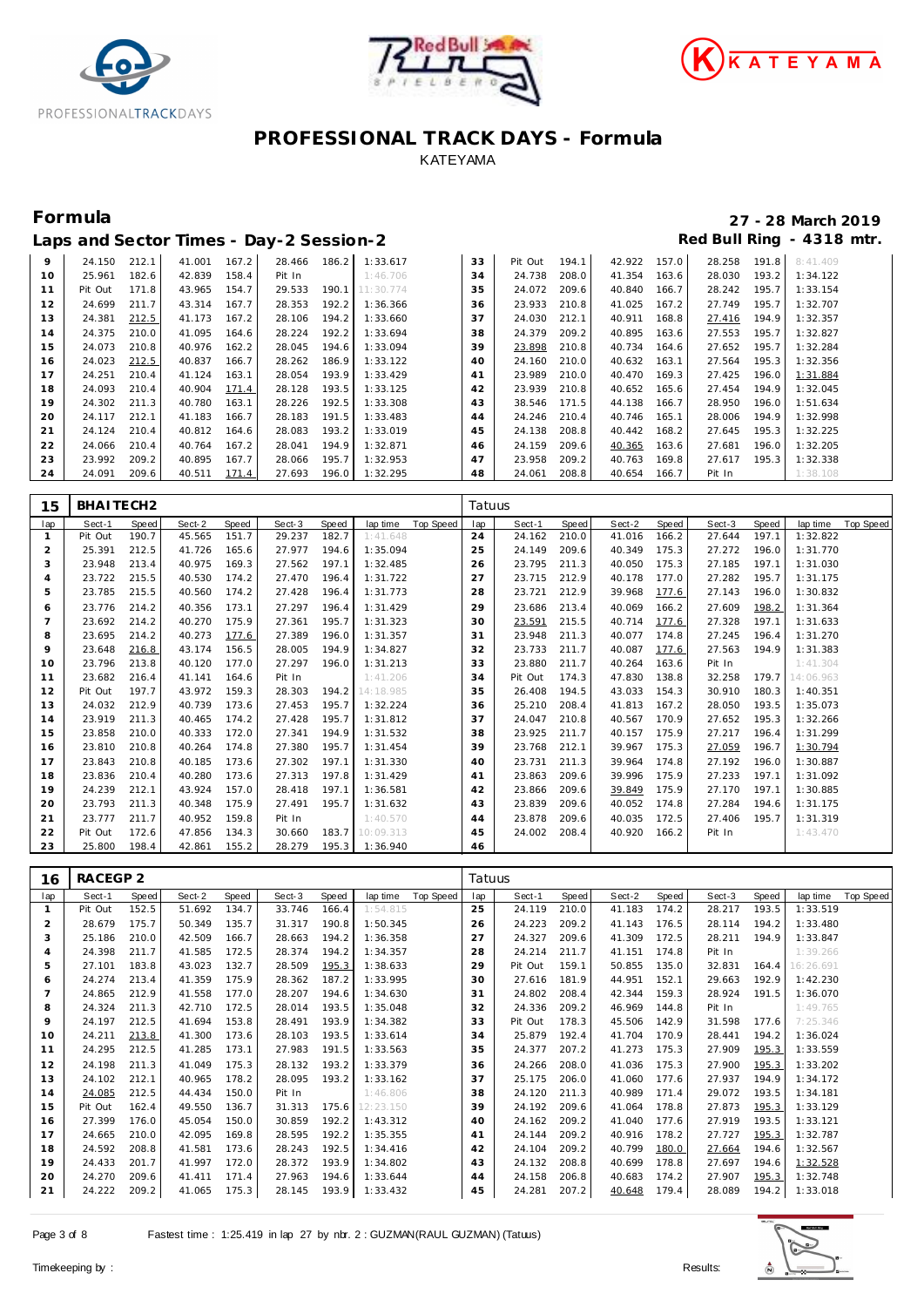





# **Formula 27 - 28 March 2019**

Laps and Sector Times - Day-2 Session-2 **Accord Accord Payable 2** Red Bull Ring - 4318 mtr.

|    | 22   24.180 210.0   41.097 177.6   27.969 194.6 1:33.246   |                                                 |    |                                     |          |
|----|------------------------------------------------------------|-------------------------------------------------|----|-------------------------------------|----------|
|    | 23   24.159 210.0   41.257 176.5   27.945 194.9   1:33.361 |                                                 |    | 47 24.510 209.2 41.069 176.5 Pit In | 1:42.870 |
| 24 |                                                            | 24.186 209.6 43.405 174.2 28.154 195.3 1:35.745 | 48 |                                     |          |

| 16           | CARRARA |       |        |       |        |       |          |           | Tatuus |        |       |        |       |        |       |          |           |
|--------------|---------|-------|--------|-------|--------|-------|----------|-----------|--------|--------|-------|--------|-------|--------|-------|----------|-----------|
| lap          | Sect-1  | Speed | Sect-2 | Speed | Sect-3 | Speed | lap time | Top Speed | lap    | Sect-1 | Speed | Sect-2 | Speed | Sect-3 | Speed | lap time | Top Speed |
|              | Pit Out | 131.5 | 48.022 | 153.0 | 30.833 | 180.0 | 1:46.774 |           | 8      | 23.785 | 211.3 | 40.052 | 169.8 | 27.328 | 196.0 | 1:31.165 |           |
|              | 28.279  | 178.3 | 43.895 | 162.2 | 28.630 | 193.5 | 1:40.804 |           |        | 23.745 | 212.5 | 41.655 | 166.7 | 27.691 | 199.3 | 1:33.091 |           |
| $\cdot$      | 24.465  | 199.1 | 41.752 | 170.9 | 27.649 | 197.1 | 1:33.866 |           | 10     | 23.614 | 215.1 | 40.350 | 172.5 | 27.234 | 199.6 | 1:31.198 |           |
|              | 23.996  | 212.1 | 40.573 | 172.0 | 27.434 | 198.2 | 1:32.003 |           |        | 23.580 | 213.8 | 39.867 | 175.9 | 27.129 | 198.5 | 1:30.576 |           |
| 5            | 23.911  | 213.4 | 40.355 | 173.1 | 27.252 | 197.8 | 1:31.518 |           | 12     | 23.680 | 211.7 | 40.148 | 173.6 | 29.112 | 197.1 | 1:32.940 |           |
| <sub>6</sub> | 23.735  | 212.5 | 40.167 | 174.2 | 27.101 | 197.8 | 1:31.003 |           | 13     | 24.037 | 211.7 | 40.391 | 163.6 | Pit In |       | 1:38.317 |           |
|              | 23.709  | 211.7 | 40.078 | 175.9 | 27.439 | 198.9 | 1:31.226 |           | 14     |        |       |        |       |        |       |          |           |

| 20             | <b>BER</b> |       |        |       |        |       |           |           | Tatuus |         |       |        |       |        |       |           |           |
|----------------|------------|-------|--------|-------|--------|-------|-----------|-----------|--------|---------|-------|--------|-------|--------|-------|-----------|-----------|
| lap            | Sect-1     | Speed | Sect-2 | Speed | Sect-3 | Speed | lap time  | Top Speed | lap    | Sect-1  | Speed | Sect-2 | Speed | Sect-3 | Speed | lap time  | Top Speed |
| $\mathbf{1}$   | Pit Out    | 161.5 | 47.265 | 143.6 | 29.208 | 188.8 | 1:43.099  |           | 24     | Pit Out | 149.8 | 44.579 | 146.3 | 28.927 | 188.2 | 15:32.490 |           |
| $\overline{2}$ | 25.227     | 208.8 | 42.428 | 167.2 | 27.876 | 195.7 | 1:35.531  |           | 25     | 24.977  | 206.8 | 41.495 | 164.6 | 27.828 | 192.5 | 1:34.300  |           |
| 3              | 24.147     | 211.7 | 40.880 | 174.8 | 27.589 | 196.0 | 1:32.616  |           | 26     | 24.513  | 202.9 | 40.406 | 173.1 | 27.318 | 195.7 | 1:32.237  |           |
| $\overline{4}$ | 23.926     | 215.1 | 40.880 | 164.6 | 27.709 | 194.9 | 1:32.515  |           | 27     | 23.970  | 210.4 | 40.287 | 174.8 | 27.600 | 194.9 | 1:31.857  |           |
| 5              | 23.936     | 214.2 | 40.547 | 174.8 | 27.384 | 194.6 | 1:31.867  |           | 28     | 23.871  | 210.4 | 40.255 | 170.9 | Pit In |       | 1:43.130  |           |
| 6              | 23.967     | 214.2 | 40.443 | 177.0 | 27.231 | 195.3 | 1:31.641  |           | 29     | Pit Out | 199.5 | 41.326 | 170.3 | 27.555 | 194.9 | 7:54.596  |           |
| $\overline{7}$ | 23.776     | 213.8 | 40.366 | 174.8 | 28.275 | 187.5 | 1:32.417  |           | 30     | 24.060  | 208.8 | 40.337 | 170.3 | 27.249 | 196.0 | 1:31.646  |           |
| 8              | 24.019     | 213.4 | 40.249 | 169.8 | 27.329 | 197.8 | 1:31.597  |           | 31     | 23.957  | 209.2 | 40.324 | 167.2 | 27.570 | 194.6 | 1:31.851  |           |
| 9              | 23.985     | 211.7 | 40.847 | 155.2 | Pit In |       | 1:39.630  |           | 32     | 24.047  | 210.0 | 40.121 | 173.6 | 27.274 | 194.6 | 1:31.442  |           |
| 10             | Pit Out    | 201.4 | 41.584 | 167.7 | 28.365 | 192.5 | 12:16.390 |           | 33     | 24.006  | 209.6 | 40.317 | 173.1 | 27.238 | 196.4 | 1:31.561  |           |
| 11             | 24.268     | 211.3 | 40.731 | 170.3 | 27.533 | 195.7 | 1:32.532  |           | 34     | 23.933  | 210.0 | 40.157 | 171.4 | 27.185 | 198.2 | 1:31.275  |           |
| 12             | 23.922     | 213.8 | 40.731 | 173.6 | 27.374 | 195.7 | 1:32.027  |           | 35     | 23.857  | 209.2 | 40.141 | 173.1 | 27.214 | 194.9 | 1:31.212  |           |
| 13             | 23.992     | 210.4 | 40.394 | 173.1 | 27.362 | 194.2 | 1:31.748  |           | 36     | 24.008  | 209.2 | 40.145 | 173.6 | 27.348 | 194.2 | 1:31.501  |           |
| 14             | 23.870     | 210.0 | 40.258 | 172.0 | 27.247 | 194.6 | 1:31.375  |           | 37     | 24.003  | 208.8 | 40.118 | 173.1 | 27.066 | 196.4 | 1:31.187  |           |
| 15             | 23.931     | 211.3 | 40.270 | 171.4 | 27.231 | 196.4 | 1:31.432  |           | 38     | 23.853  | 209.6 | 40.008 | 172.5 | 27.132 | 195.3 | 1:30.993  |           |
| 16             | 24.022     | 210.4 | 40.507 | 170.9 | 27.172 | 196.7 | 1:31.701  |           | 39     | 24.272  | 208.8 | 40.823 | 164.1 | Pit In |       | 1:38.239  |           |
| 17             | 23.905     | 211.7 | 40.154 | 172.5 | 27.186 | 195.7 | 1:31.245  |           | 40     | Pit Out | 199.5 | 41.312 | 169.3 | 27.585 | 194.2 | 5:17.586  |           |
| 18             | 23.953     | 211.7 | 40.271 | 173.6 | 27.397 | 196.0 | 1:31.621  |           | 41     | 24.169  | 206.4 | 40.353 | 173.1 | 27.360 | 195.3 | 1:31.882  |           |
| 19             | 23.962     | 211.3 | 40.094 | 171.4 | 27.252 | 195.7 | 1:31.308  |           | 42     | 24.084  | 206.4 | 40.465 | 173.6 | 27.233 | 193.9 | 1:31.782  |           |
| 20             | 23.904     | 211.7 | 40.226 | 173.6 | 27.204 | 194.9 | 1:31.334  |           | 43     | 24.141  | 208.0 | 40.310 | 173.1 | 27.287 | 194.2 | 1:31.738  |           |
| 21             | 23.761     | 212.1 | 40.693 | 165.6 | 27.426 | 195.3 | 1:31.880  |           | 44     | 24.066  | 209.2 | 40.306 | 172.5 | 27.279 | 195.3 | 1:31.651  |           |
| 22             | 23.841     | 210.8 | 41.855 | 162.7 | 27.800 | 197.1 | 1:33.496  |           | 45     | 23.935  | 210.0 | 40.363 | 168.8 | Pit In |       | 1:37.538  |           |
| 23             | 23.865     | 210.4 | 40.075 | 172.5 | Pit In |       | 1:36.671  |           | 46     |         |       |        |       |        |       |           |           |

| 21  | <b>GNOS</b> |       |        |       |        |       |           |           | Tatuus |         |       |        |       |        |       |           |           |
|-----|-------------|-------|--------|-------|--------|-------|-----------|-----------|--------|---------|-------|--------|-------|--------|-------|-----------|-----------|
| lap | Sect-1      | Speed | Sect-2 | Speed | Sect-3 | Speed | lap time  | Top Speed | lap    | Sect-1  | Speed | Sect-2 | Speed | Sect-3 | Speed | lap time  | Top Speed |
|     | Pit Out     | 187.3 | 46.211 | 152.5 | 30.081 | 187.5 | 1:45.486  |           | 24     | 24.142  | 210.8 | 40.714 | 170.3 | 27.619 | 196.7 | 1:32.475  |           |
| 2   | 26.687      | 204.0 | 43.621 | 162.2 | 29.180 | 191.2 | 1:39.488  |           | 25     | 24.078  | 211.7 | 40.702 | 167.2 | 27.967 | 194.6 | 1:32.747  |           |
| 3   | 24.983      | 210.0 | 42.760 | 160.2 | 29.105 | 190.8 | 1:36.848  |           | 26     | 24.260  | 210.4 | 40.860 | 170.3 | 27.961 | 193.9 | 1:33.081  |           |
| 4   | 24.813      | 211.3 | 41.976 | 158.8 | 28.141 | 194.9 | 1:34.930  |           | 27     | 24.116  | 210.4 | 40.872 | 161.7 | 27.915 | 195.7 | 1:32.903  |           |
| 5   | 24.302      | 212.5 | 41.102 | 166.7 | 27.840 | 195.7 | 1:33.244  |           | 28     | 24.191  | 209.6 | 40.974 | 158.8 | 27.933 | 194.6 | 1:33.098  |           |
| 6   | 24.156      | 212.9 | 41.253 | 169.3 | 28.116 | 196.4 | 1:33.525  |           | 29     | 24.162  | 208.8 | 41.566 | 156.1 | Pit In |       | 1:44.117  |           |
|     | 24.274      | 213.4 | 41.100 | 162.7 | 28.038 | 193.5 | 1:33.412  |           | 30     | Pit Out | 175.7 | 44.367 | 156.1 | 30.543 | 147.3 | 21:22.369 |           |
| 8   | 24.077      | 212.5 | 40.931 | 170.3 | 27.609 | 195.3 | 1:32.617  |           | 31     | 26.267  | 206.8 | 42.253 | 160.7 | 28.423 | 193.2 | 1:36.943  |           |
| 9   | 24.052      | 212.1 | 41.214 | 168.2 | 27.616 | 195.3 | 1:32.882  |           | 32     | 24.540  | 206.4 | 41.572 | 163.6 | 29.352 | 193.9 | 1:35.464  |           |
| 10  | 23.874      | 213.4 | 41.064 | 169.3 | 27.733 | 194.2 | 1:32.671  |           | 33     | 24.325  | 209.6 | 41.438 | 165.1 | 28.147 | 194.6 | 1:33.910  |           |
| 11  | 24.160      | 213.4 | 41.831 | 165.6 | 27.945 | 194.6 | 1:33.936  |           | 34     | 24.199  | 208.4 | 41.046 | 167.2 | 27.954 | 195.7 | 1:33.199  |           |
| 12  | 24.087      | 214.2 | 41.117 | 172.0 | 27.650 | 193.5 | 1:32.854  |           | 35     | 24.161  | 208.8 | 40.988 | 165.1 | 28.043 | 193.2 | 1:33.192  |           |
| 13  | 24.045      | 212.9 | 40.748 | 167.7 | 27.466 | 194.6 | 1:32.259  |           | 36     | 24.235  | 209.2 | 40.860 | 163.6 | 28.040 | 191.5 | 1:33.135  |           |
| 14  | 23.952      | 212.5 | 40.831 | 168.8 | 27.838 | 193.9 | 1:32.621  |           | 37     | 24.201  | 209.2 | 40.821 | 165.1 | 27.878 | 193.5 | 1:32.900  |           |
| 15  | 24.083      | 212.5 | 41.021 | 169.8 | Pit In |       | 1:47.687  |           | 38     | 24.252  | 209.2 | 41.459 | 159.8 | 27.771 | 194.9 | 1:33.482  |           |
| 16  | Pit Out     | 167.5 | 55.524 | 125.9 | 38.867 | 159.8 | 19:54.392 |           | 39     | 24.095  | 211.7 | 41.340 | 171.4 | 28.195 | 193.2 | 1:33.630  |           |
| 17  | 27.545      | 199.5 | 45.766 | 153.0 | 31.670 | 188.2 | 1:44.981  |           | 40     | 24.153  | 209.2 | 40.761 | 165.6 | 27.819 | 194.6 | 1:32.733  |           |
| 18  | 25.597      | 206.4 | 43.281 | 157.4 | 29.516 | 188.5 | 1:38.394  |           | 41     | 24.162  | 207.6 | 40.686 | 168.8 | 27.890 | 193.9 | 1:32.738  |           |
| 19  | 24.873      | 209.2 | 41.481 | 166.7 | 28.635 | 192.9 | 1:34.989  |           | 42     | 24.207  | 207.6 | 40.494 | 169.3 | 27.890 | 195.3 | 1:32.591  |           |
| 20  | 25.441      | 209.6 | 42.688 | 165.6 | 28.083 | 195.3 | 1:36.212  |           | 43     | 23.993  | 208.4 | 41.109 | 164.6 | 27.634 | 194.6 | 1:32.736  |           |
| 21  | 24.232      | 213.4 | 41.112 | 164.1 | 28.512 | 186.9 | 1:33.856  |           | 44     | 24.074  | 208.8 | 40.754 | 167.2 | 28.979 | 192.5 | 1:33.807  |           |
| 22  | 24.407      | 212.5 | 41.017 | 172.0 | 27.878 | 196.4 | 1:33.302  |           | 45     | 24.110  | 208.4 | 40.675 | 166.7 | Pit In |       | 1:43.949  |           |
| 23  | 24.164      | 209.6 | 40.845 | 166.2 | 27.777 | 196.0 | 1:32.786  |           | 46     |         |       |        |       |        |       |           |           |

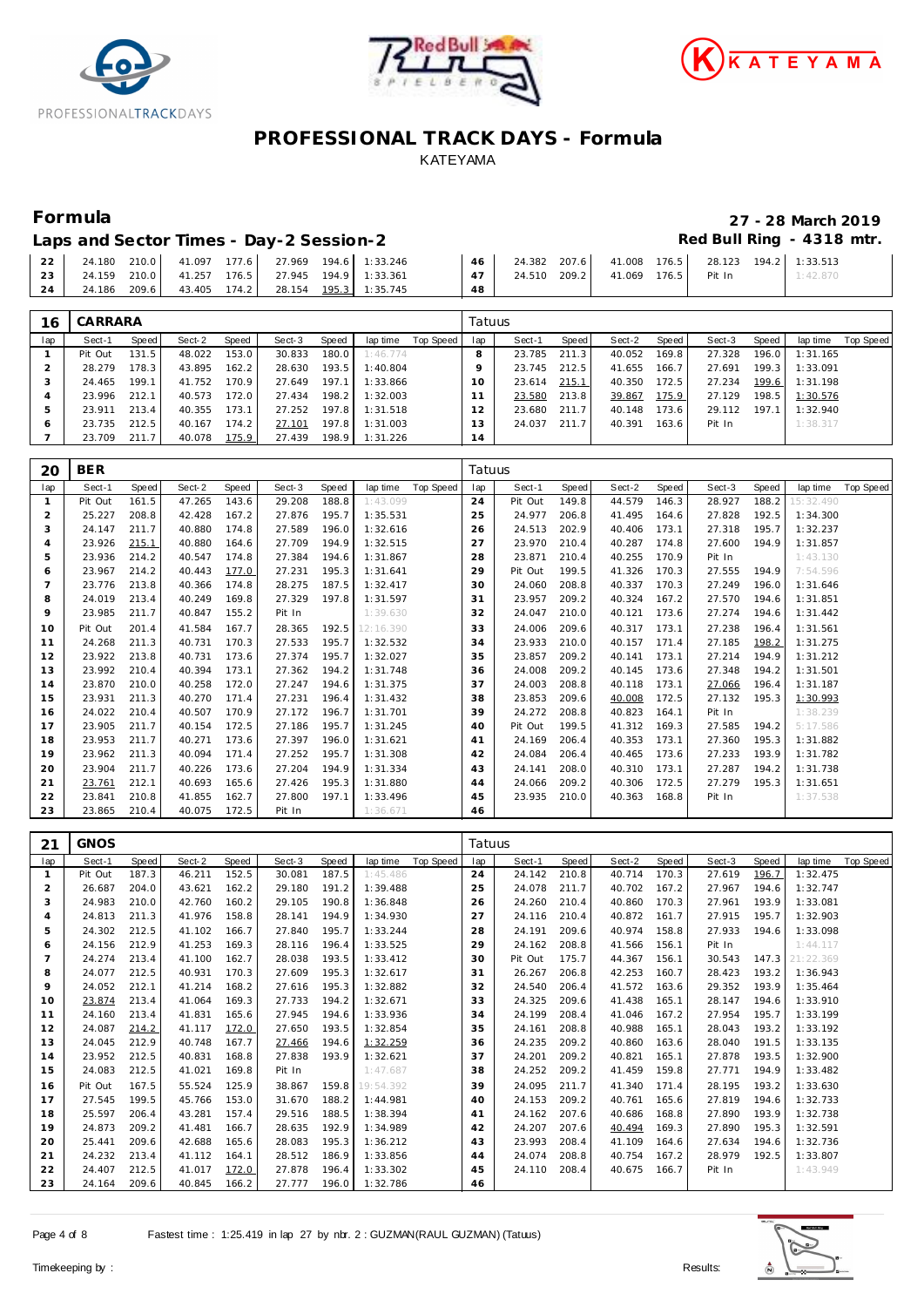





Laps and Sector Times - Day-2 Session-2 **Accord Accord Payable 2** Red Bull Ring - 4318 mtr.

**Formula 27 - 28 March 2019**

| 22             | BHAITECH3         |                       |                    |                |                  |                |                      |                  | Tatuus    |                  |                |                  |                |                  |                |                      |                  |
|----------------|-------------------|-----------------------|--------------------|----------------|------------------|----------------|----------------------|------------------|-----------|------------------|----------------|------------------|----------------|------------------|----------------|----------------------|------------------|
| lap            | Sect-1            | Speed                 | Sect-2             | Speed          | Sect-3           | Speed          | lap time             | Top Speed        | lap       | Sect-1           | Speed          | Sect-2           | Speed          | Sect-3           | Speed          | lap time             | Top Speed        |
| $\mathbf{1}$   | Pit Out           | 198.0                 | 43.721             | 163.1          | 29.156           | 190.8          | 1:37.846             |                  | 21        | 23.821           | 212.1          | 40.199           | 173.1          | 27.464           | 194.6          | 1:31.484             |                  |
| $\overline{2}$ | 24.614            | 208.4                 | 41.224             | 171.4          | 27.981           | 193.9          | 1:33.819             |                  | 22        | 23.928           | 212.1          | 57.081           | 122.7          | 29.164           | 195.7          | 1:50.173             |                  |
| 3              | 24.230            | 212.1                 | 41.007             | 172.5          | 27.681           | 196.4          | 1:32.918             |                  | 23        | 23.796           | 215.1          | 40.245           | 176.5          | Pit In           |                | 1:37.426             |                  |
| $\overline{4}$ | 23.884            | 213.8                 | 40.558             | 173.1          | 27.639           | 195.3          | 1:32.081             |                  | 24        | Pit Out          | 192.7          | 41.978           | 169.8          | 28.077           | 194.2          | 22:34.056            |                  |
| 5              | 24.096            | 212.9                 | 40.378             | 173.6          | 27.518           | 196.4          | 1:31.992             |                  | 25        | 24.150           | 210.8          | 40.712           | 170.3          | 27.913           | 193.2          | 1:32.775             |                  |
| 6              | 23.789            | 214.6                 | 40.395             | 174.2          | 27.400           | 197.8          | 1:31.584             |                  | 26        | 24.191           | 210.4          | 41.095           | 155.2          | Pit In           |                | 1:42.995             |                  |
| $\overline{7}$ | 23.926            | 213.8                 | 40.550             | 172.0          | Pit In           |                | 1:36.177             |                  | 27        | Pit Out          | 183.5          | 45.933           | 142.5          | 29.992           | 189.8          | 10:49.591            |                  |
| 8              | Pit Out           | 187.7                 | 51.728             | 147.5          | 32.005           | 187.8          | 7:22.353             |                  | 28        | 26.428           | 174.0          | 43.658           | 158.8          | 28.160           | 195.3          | 1:38.246             |                  |
| 9              | 25.267            | 209.6                 | 41.809             | 168.2          | 28.060           | 194.9          | 1:35.136             |                  | 29        | 24.198           | 211.3          | 40.742           | 173.1          | 27.718           | 194.6          | 1:32.658             |                  |
| 10             | 24.445            | 212.9                 | 41.229             | 168.2          | 27.564           | 195.7          | 1:33.238             |                  | 30        | 24.009           | 212.1          | 44.039           | 99.3           | 28.362           | 196.7          | 1:36.410             |                  |
| 11             | 24.523            | 212.5                 | 42.306             | 150.0          | Pit In           |                | 1:42.071             |                  | 31        | 23.918           | 211.7          | 40.145           | 174.8          | 27.537           | 195.3          | 1:31.600             |                  |
| 12             | Pit Out           | 202.1                 | 42.221             | 167.7          | 28.024           | 193.9          | 11:01.600            |                  | 32        | 23.958           | 211.7          | 40.013           | 175.9          | 27.417           | 196.0          | 1:31.388             |                  |
| 13<br>14       | 24.213<br>24.166  | 212.5<br>212.9        | 40.805<br>40.524   | 174.2          | 27.499           | 195.3<br>191.5 | 1:32.517             |                  | 33<br>34  | 23.822<br>24.177 | 214.2<br>211.7 | 48.906           | 120.0<br>176.5 | 30.374<br>27.507 | 195.3<br>195.7 | 1:43.102             |                  |
| 15             | 24.132            | 212.1                 | 40.492             | 174.8<br>175.9 | 28.365<br>27.429 | 194.2          | 1:33.055<br>1:32.053 |                  | 35        | 23.840           | 210.8          | 40.258<br>40.263 | 175.9          | 27.253           | 197.1          | 1:31.942<br>1:31.356 |                  |
| 16             | 23.863            | 211.3                 | 40.279             | 175.3          | 27.343           | 195.3          | 1:31.485             |                  | 36        | 23.976           | 209.2          | 40.113           | 180.0          | 27.631           | 194.2          | 1:31.720             |                  |
| 17             | 24.355            | 213.8                 | 40.530             | 175.3          | 27.621           | 195.7          | 1:32.506             |                  | 37        | 23.910           | 210.8          | 40.041           | 176.5          | 27.281           | 195.7          | 1:31.232             |                  |
| 18             | 23.857            | 211.3                 | 40.546             | 174.2          | 27.355           | 196.0          | 1:31.758             |                  | 38        | 23.854           | 210.4          | 40.241           | 175.9          | 27.562           | 197.1          | 1:31.657             |                  |
| 19             | 23.931            | 211.7                 | 46.447             | 170.3          | 27.631           | 197.1          | 1:38.009             |                  | 39        | 23.923           | 209.6          | 40.252           | 175.3          | 27.417           | 196.4          | 1:31.592             |                  |
| 20             | 23.837            | 212.9                 | 40.228             | 178.2          | 27.464           | 194.6          | 1:31.529             |                  | 40        | 23.921           | 210.4          | 45.281           | 141.4          | Pit In           |                | 1:46.345             |                  |
|                |                   |                       |                    |                |                  |                |                      |                  |           |                  |                |                  |                |                  |                |                      |                  |
| 29             | CRAM <sub>1</sub> |                       |                    |                |                  |                |                      |                  | Tatuus    |                  |                |                  |                |                  |                |                      |                  |
| lap            | Sect-1            | Speed                 | Sect-2             | Speed          | Sect-3           | Speed          | lap time             | Top Speed        | lap       | Sect-1           | Speed          | Sect-2           | Speed          | Sect-3           | Speed          | lap time             | <b>Top Speed</b> |
| $\mathbf{1}$   | Pit Out           | 86.6                  | 53.030             | 147.5          | 32.868           | 163.6          | 1:57.303             |                  | 21        | 24.107           | 209.2          | 40.825           | 174.8          | 27.774           | 195.3          | 1:32.706             |                  |
| $\overline{2}$ | 27.486            | 205.6                 | 45.758             | 163.6          | 28.846           | 195.3          | 1:42.090             |                  | 22        | 24.043           | 210.4          | 40.657           | 175.9          | 27.573           | 193.9          | 1:32.273             |                  |
| 3              | 24.471            | 212.5                 | 41.662             | 169.8          | 27.895           | 195.3          | 1:34.028             |                  | 23        | 24.124           | 209.6          | 40.608           | 175.9          | 27.547           | 194.2          | 1:32.279             |                  |
| $\overline{4}$ | 24.150            | 213.4                 | 41.028             | 170.3          | 27.618           | 196.0          | 1:32.796             |                  | 24        | 24.036           | 209.6          | 40.931           | 163.6          | Pit In           |                | 1:40.275             |                  |
| 5              | 24.712            | 210.8                 | 41.176             | 170.9          | 27.688           | 194.6          | 1:33.576             |                  | 25        | Pit Out          | 123.0          | 54.852           | 138.5          | 33.993           | 123.7          | 18:45.419            |                  |
| 6              | 23.932            | 213.8                 | 40.942             | 173.6          | 27.607           | 193.2          | 1:32.481             |                  | 26        | 27.871           | 198.0          | 42.381           | 169.3          | 29.139           | 180.9          | 1:39.391             |                  |
| $\overline{7}$ | 23.895            | 213.8                 | 40.892             | 176.5          | 27.483           | 194.9          | 1:32.270             |                  | 27        | 25.028           | 206.0          | 41.203           | 175.3          | 28.199           | 194.6          | 1:34.430             |                  |
| 8              | 23.851            | 214.2                 | 40.698             | 175.9          | 27.595           | 193.9          | 1:32.144             |                  | 28        | 24.288           | 208.8          | 41.293           | 176.5          | 27.973           | 194.9          | 1:33.554             |                  |
| 9              | 23.824            | 214.2                 | 40.817             | 175.9          | 28.134           | 189.1          | 1:32.775             |                  | 29        | 24.184           | 209.2          | 40.863           | 175.9          | 27.807           | 194.9          | 1:32.854             |                  |
| 10             | 30.416            | 169.9                 | 42.789             | 173.1          | Pit In           |                | 1:46.570             |                  | 30        | 24.131           | 209.2          | 40.860           | 171.4          | 27.653           | 194.2          | 1:32.644             |                  |
| 11             | Pit Out           | 122.9                 | 54.426             | 84.2           | 32.766           | 177.0          | 29:07.131            |                  | 31        | 24.569           | 208.4          | 40.914           | 177.6          | 27.852           | 194.6          | 1:33.335             |                  |
| 12             | 25.905            | 206.4                 | 43.916             | 161.2          | 28.708           | 194.9          | 1:38.529             |                  | 32        | 24.131           | 208.8          | 40.873           | 169.8          | 27.694           | 194.9          | 1:32.698             |                  |
| 13             | 24.862            | 206.8                 | 41.383             | 175.3          | 28.058           | 197.1          | 1:34.303             |                  | 33        | 24.214           | 206.4          | 40.852           | 169.8          | 28.084           | 193.9          | 1:33.150             |                  |
| 14             | 24.196            | 210.0                 | 41.422             | 175.3          | 27.878           | 196.0          | 1:33.496             |                  | 34        | 24.213           | 208.4          | 40.676           | 175.3          | 27.930           | 195.7          | 1:32.819             |                  |
| 15             | 24.134            | 210.8                 | 41.054             | 175.9          | 27.417           | 196.4          | 1:32.605             |                  | 35        | 24.078           | 208.8          | 40.567           | 172.5          | 27.607           | 195.7          | 1:32.252             |                  |
| 16             | 24.241            | 210.4                 | 40.767             | 178.8          | 27.930           | 167.7          | 1:32.938             |                  | 36        | 24.098           | 208.0          | 40.604           | 170.3          | 27.573           | 194.6          | 1:32.275             |                  |
| 17             | 25.247            | 212.1                 | 40.948             | 169.8          | 27.758           | 197.1          | 1:33.953             |                  | 37        | 24.004           | 207.6          | 40.647           | 170.3          | 27.685           | 193.5          | 1:32.336             |                  |
| 18             | 23.945            | 212.5                 | 40.926             | 174.8          | 28.222           | 192.2          | 1:33.093             |                  | 38        | 25.289           | 191.0          | 43.317           | 173.1          | 28.005           | 194.9          | 1:36.611             |                  |
| 19             | 24.437            | 208.0                 | 41.150<br>41.064   | 176.5          | 28.039           | 186.5          | 1:33.626             |                  | 39        | 24.343           | 208.4          | 52.299           | 79.2           | Pit In           |                | 2:01.688             |                  |
| 20             | 24.360            | 208.4                 |                    | 174.2          | 27.828           | 194.6          | 1:33.252             |                  | 40        |                  |                |                  |                |                  |                |                      |                  |
| 33             |                   |                       | JESSE SALMENAUTI O |                |                  |                |                      |                  | Tatuus    |                  |                |                  |                |                  |                |                      |                  |
| lap            | Sect-1            |                       | Sect-2             |                | Sect-3           |                | lap time             | <b>Top Speed</b> |           | Sect-1           | Speed          | Sect-2           | Speed          | Sect-3           |                | lap time             | <b>Top Speed</b> |
|                | Pit Out           | <b>Speed</b><br>170.4 | 44.830             | Speed<br>159.3 | 29.062           | Speed<br>188.8 | 1:38.548             |                  | lap<br>22 | Pit Out          | 202.5          | 41.664           | 166.2          | 27.602           | Speed<br>197.4 | 9:56.004             |                  |
| $\overline{2}$ | 24.800            | 202.9                 | 41.711             | 164.6          | 27.904           | 194.2          | 1:34.415             |                  | 23        | 23.989           | 210.8          | 40.654           | 166.7          | 27.552 196.7     |                | 1:32.195             |                  |
| 3              | 23.983            | 212.9                 | 40.963             | 166.2          | 27.592           | 196.4          | 1:32.538             |                  | 24        | 23.924           | 209.2          | 40.586           | 166.7          | 27.397           | 197.4          | 1:31.907             |                  |
| 4              | 23.960            | 212.5                 | 40.509             | 168.8          | 27.348           | 197.4          | 1:31.817             |                  | 25        | 23.908           | 209.6          | 40.583           | 166.2          | 27.376           | 198.2          | 1:31.867             |                  |
| 5              | 23.797            | 213.4                 | 40.613             | 170.3          | 27.194           | 197.1          | 1:31.604             |                  | 26        | 23.886           | 209.6          | 40.472           | 166.7          | 27.401           | 198.2          | 1:31.759             |                  |
| 6              | 23.753            | 214.2                 | 40.402             | 169.8          | 27.333           | 197.4          | 1:31.488             |                  | 27        | 23.743           | 211.3          | 40.433           | 168.8          | 27.354           | 197.4          | 1:31.530             |                  |
| $\overline{7}$ | 24.543            | 213.4                 | 40.512             | 169.8          | 27.420           | 195.7          | 1:32.475             |                  | 28        | 23.775           | 212.1          | 40.335           | 165.6          | Pit In           |                | 1:38.374             |                  |
| 8              | 23.901            | 214.2                 | 40.355             | 171.4          | 27.308           | 196.4          | 1:31.564             |                  | 29        | Pit Out          | 174.3          | 50.007 114.9     |                | 31.066           | 189.8          | 21:17.407            |                  |
| 9              | 23.742            | 213.4                 | 40.294             | 170.9          | 28.857           | 172.5          | 1:32.893             |                  | 30        | 25.098           | 203.7          | 41.675           | 161.7          | 27.783           | 194.6          | 1:34.556             |                  |
| 10             | 24.777            | 212.5                 | 40.662             | 166.2          | 29.847           | 186.2          | 1:35.286             |                  | 31        | 24.424           | 204.4          | 40.794           | 166.2          | 27.331           | 196.4          | 1:32.549             |                  |
| 11             | 25.967            | 208.8                 | 42.780             | 144.8          | Pit In           |                | 1:48.630             |                  | 32        | 23.975           | 211.3          | 40.349           | 170.9          | 27.189           | 198.5          | 1:31.513             |                  |
| 12             | Pit Out           | 170.4                 | 44.260             | 159.8          | 28.325           | 191.5          | 11:34.505            |                  | 33        | 23.844           | 211.7          | 40.189           | 168.2          | 27.182           | 197.8          | 1:31.215             |                  |
| 13             | 24.441            | 211.3                 | 41.118             | 163.6          | 27.546           | 196.7          | 1:33.105             |                  | 34        | 23.751           | 214.6          | 40.455           | 169.8          | 27.142           | 196.7          | 1:31.348             |                  |
| 14             | 24.042            | 212.9                 | 40.585             | 168.8          | 27.365           | 196.7          | 1:31.992             |                  | 35        | 23.772           | 211.7          | 40.078           | 172.0          | 27.091           | 196.7          | 1:30.941             |                  |
| 15             | 23.859            | 213.4                 | 40.329             | 171.4          | 27.049           | 197.4          | 1:31.237             |                  | 36        | 23.721           | 210.8          | 40.027           | 173.1          | 26.966           | 197.4          | 1:30.714             |                  |
| 16             | 23.723            | 213.4                 | 40.688             | 170.3          | 27.439           | 197.8          | 1:31.850             |                  | 37        | 23.793           | 209.2          | 40.126           | 173.1          | 27.100           | 197.8          | 1:31.019             |                  |
| 17<br>18       | 23.809            | 213.4                 | 40.281             | 170.9          | 27.085           | 198.5          | 1:31.175             |                  | 38        | 23.832           | 209.6          | 40.083 173.6     |                | 26.997           | 198.9          | 1:30.912             |                  |
|                | 23.779            | 211.7                 | 40.287             | 170.3          | 27.198           | 197.8          | 1:31.264             |                  | 39        | 23.753           | 210.0          | 39.973 172.0     |                | 27.046           | 197.1          | 1:30.772             |                  |

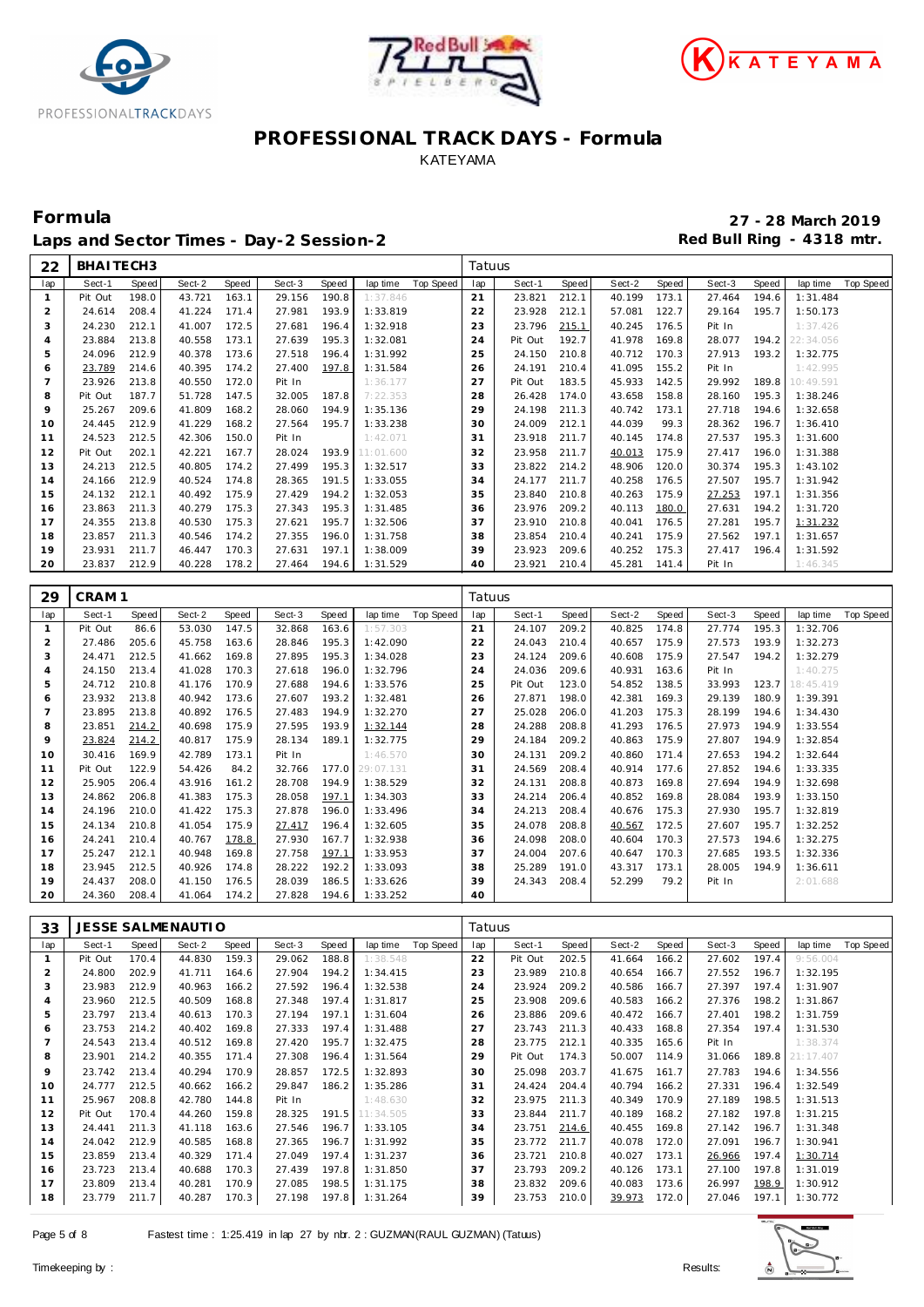





**Formula 27 - 28 March 2019**

| Laps and Sector Times - Day-2 Session-2 | Red Bull Ring - 4318 mtr. |
|-----------------------------------------|---------------------------|
|-----------------------------------------|---------------------------|

| 19 <sub>1</sub> | 23.774 213.4 |       |                     |  | 40.351 174.2 27.298 197.4 1:31.423 | $40-1$ |              |  | 23.862 209.6 39.978 171.4 29.090 180.0 1:32.930 |          |
|-----------------|--------------|-------|---------------------|--|------------------------------------|--------|--------------|--|-------------------------------------------------|----------|
| 20 l            | 23.706 213.8 |       |                     |  | 40.218 170.9 27.274 197.8 1:31.198 |        |              |  | 24.662 208.0 40.529 168.2 27.143 198.2 1:32.334 |          |
|                 | 23.801       | 213.8 | 40.467 169.3 Pit In |  | 1:39.134                           | 42     | 24.239 207.6 |  | 40.241 166.2 Pit In                             | 1:40.883 |

| 55             | CRAM <sub>2</sub> |       |        |       |        |       |           |                    | Tatuus |         |       |        |       |        |       |           |                  |
|----------------|-------------------|-------|--------|-------|--------|-------|-----------|--------------------|--------|---------|-------|--------|-------|--------|-------|-----------|------------------|
| lap            | Sect-1            | Speed | Sect-2 | Speed | Sect-3 | Speed |           | lap time Top Speed | lap    | Sect-1  | Speed | Sect-2 | Speed | Sect-3 | Speed | lap time  | Top Speed        |
| $\mathbf{1}$   | Pit Out           | 180.1 | 47.329 | 151.3 | 32.961 | 180.9 | 1:48.531  |                    | 22     | 24.669  | 211.7 |        |       |        | 184.0 | 1:55.245  |                  |
| $\overline{2}$ | 25.899            | 204.0 | 43.275 | 161.7 | 29.288 | 188.5 | 1:38.462  |                    | 23     | 25.823  | 206.4 | 41.844 | 153.4 | 28.735 | 192.2 | 1:36.402  |                  |
| 3              | 25.829            | 207.2 | 41.996 | 167.2 | 28.370 | 191.5 | 1:36.195  |                    | 24     | 24.445  | 206.8 | 41.184 | 162.7 | 28.423 | 188.2 | 1:34.052  |                  |
| $\overline{4}$ | 24.375            | 209.2 | 41.699 | 170.3 | 28.081 | 193.5 | 1:34.155  |                    | 25     | 24.468  | 206.8 | 40.964 | 171.4 | 28.046 | 191.8 | 1:33.478  |                  |
| 5              | 24.597            | 214.2 | 40.906 | 172.5 | 28.202 | 193.2 | 1:33.705  |                    | 26     | 24.363  | 207.6 | 40.728 | 174.8 | 28.085 | 193.5 | 1:33.176  |                  |
| 6              | 24.430            | 211.7 | 44.202 | 161.7 | 28.278 | 194.9 | 1:36.910  |                    | 27     | 24.244  | 207.6 | 40.828 | 172.0 | 27.985 | 193.9 | 1:33.057  |                  |
| $\overline{7}$ | 24.111            | 211.3 | 41.134 | 171.4 | 27.969 | 195.3 | 1:33.214  |                    | 28     | 24.212  | 208.4 | 40.855 | 175.9 | 27.757 | 193.9 | 1:32.824  |                  |
| 8              | 24.175            | 210.4 | 41.671 | 167.7 | 28.005 | 195.3 | 1:33.851  |                    | 29     | 24.117  | 208.0 | 40.733 | 175.9 | Pit In |       | 1:39.634  |                  |
| 9              | 24.154            | 212.1 | 41.465 | 171.4 | 28.494 | 193.5 | 1:34.113  |                    | 30     | Pit Out | 186.4 | 49.315 | 133.0 | 32.433 | 184.3 | 15:00.496 |                  |
| 10             | 24.528            | 211.3 | 41.249 | 171.4 | 27.801 | 193.9 | 1:33.578  |                    | 31     | 25.745  | 201.0 | 44.334 | 153.8 | 29.572 | 187.8 | 1:39.651  |                  |
| 11             | 24.197            | 211.7 | 41.001 | 173.1 | 27.734 | 193.9 | 1:32.932  |                    | 32     | 25.104  | 205.2 | 42.346 | 167.7 | 28.883 | 188.2 | 1:36.333  |                  |
| 12             | 24.209            | 211.3 | 40.763 | 173.6 | 27.711 | 192.9 | 1:32.683  |                    | 33     | 24.743  | 207.2 | 41.431 | 172.5 | 28.203 | 190.1 | 1:34.377  |                  |
| 13             | 24.103            | 210.8 | 40.796 | 175.3 | 27.672 | 194.6 | 1:32.571  |                    | 34     | 24.449  | 206.8 | 40.956 | 177.6 | 28.012 | 193.2 | 1:33.417  |                  |
| 14             | 24.230            | 210.8 | 40.946 | 174.8 | 27.762 | 193.9 | 1:32.938  |                    | 35     | 24.336  | 207.6 | 42.092 | 174.8 | 28.033 | 192.9 | 1:34.461  |                  |
| 15             | 24.019            | 211.3 | 40.720 | 173.1 | Pit In |       | 1:40.373  |                    | 36     | 24.249  | 208.0 | 41.004 | 177.0 | 27.735 | 192.5 | 1:32.988  |                  |
| 16             | Pit Out           | 178.0 | 51.057 | 140.6 | 31.549 | 184.6 | 26:22.160 |                    | 37     | 24.369  | 207.2 | 40.638 | 177.0 | 27.831 | 191.2 | 1:32.838  |                  |
| 17             | 25.537            | 203.3 | 44.697 | 156.5 | 29.744 | 189.1 | 1:39.978  |                    | 38     | 24.326  | 207.2 | 40.614 | 175.9 | 27.578 | 193.5 | 1:32.518  |                  |
| 18             | 25.222            | 207.6 | 42.446 | 168.8 | 28.656 | 191.8 | 1:36.324  |                    | 39     | 24.216  | 208.4 | 40.923 | 175.3 | 27.542 | 193.9 | 1:32.681  |                  |
| 19             | 25.156            | 207.2 | 41.438 | 174.8 | 28.212 | 193.2 | 1:34.806  |                    | 40     | 24.306  | 206.0 | 40.788 | 178.2 | 27.733 | 193.9 | 1:32.827  |                  |
| 20             | 24.559            | 207.6 | 41.210 | 173.6 | 28.775 | 190.1 | 1:34.544  |                    | 41     | 24.214  | 204.4 | 40.652 | 178.2 | Pit In |       | 1:40.794  |                  |
| 21             | 25.219            | 206.8 | 41.010 | 175.3 | 27.708 | 192.9 | 1:33.937  |                    | 42     |         |       |        |       |        |       |           |                  |
|                |                   |       |        |       |        |       |           |                    |        |         |       |        |       |        |       |           |                  |
| 57             | BHAITECH4         |       |        |       |        |       |           |                    | Tatuus |         |       |        |       |        |       |           |                  |
| lap            | Sect-1            | Speed | Sect-2 | Speed | Sect-3 | Speed | lap time  | Top Speed          | lap    | Sect-1  | Speed | Sect-2 | Speed | Sect-3 | Speed | lap time  | <b>Top Speed</b> |
| $\mathbf{1}$   | Pit Out           | 202.5 | 43.319 | 162.7 | 28.372 | 187.2 | 1:35.284  |                    | 19     | 23.829  | 211.7 | 40.261 | 175.3 | 27.616 | 196.4 | 1:31.706  |                  |
| $\sqrt{2}$     | 24.706            | 203.7 | 41.111 | 165.6 | 27.940 | 196.7 | 1:33.757  |                    | 20     | 23.718  | 212.9 | 40.288 | 167.2 | 27.484 | 195.7 | 1:31.490  |                  |
| 3              | 24.183            | 212.1 | 40.612 | 169.3 | 27.329 | 195.7 | 1:32.124  |                    | 21     | 23.959  | 213.8 | 40.516 | 165.6 | 28.320 | 196.0 | 1:32.795  |                  |
| $\overline{4}$ | 23.929            | 211.3 | 40.482 | 167.7 | 27.406 | 197.4 | 1:31.817  |                    | 22     | 23.738  | 211.7 | 40.231 | 169.3 | 27.315 | 197.8 | 1:31.284  |                  |
| 5              | 23.798            | 212.5 | 40.457 | 169.8 | 27.204 | 196.0 | 1:31.459  |                    | 23     | 23.860  | 212.5 | 49.006 | 142.1 | Pit In |       | 1:47.287  |                  |
| 6              | 23.746            | 211.7 | 40.465 | 170.3 | 27.409 | 192.2 | 1:31.620  |                    | 24     | Pit Out | 188.7 | 45.474 | 150.8 | 29.580 | 188.8 | 35:39.428 |                  |
| $\overline{7}$ | 23.881            | 211.7 | 40.431 | 170.3 | 27.092 | 195.7 | 1:31.404  |                    | 25     | 25.098  | 201.7 | 41.512 | 167.2 | 28.250 | 191.8 | 1:34.860  |                  |
| 8              | 23.879            | 212.5 | 40.317 | 172.0 | 27.163 | 194.9 | 1:31.359  |                    | 26     | 24.130  | 209.6 | 40.742 | 166.2 | 28.842 | 196.0 | 1:33.714  |                  |
| 9              | 23.726            | 216.4 | 40.950 | 169.8 | 27.243 | 194.6 | 1:31.919  |                    | 27     | 23.971  | 208.8 | 40.691 | 170.9 | 27.201 | 197.4 | 1:31.863  |                  |
| 10             | 23.821            | 212.1 | 40.297 | 170.9 | 27.177 | 195.3 | 1:31.295  |                    | 28     | 24.037  | 209.6 | 40.236 | 173.1 | 27.139 | 195.7 | 1:31.412  |                  |
| 11             | 23.784            | 212.9 | 40.304 | 174.8 | 27.240 | 194.6 | 1:31.328  |                    | 29     | 23.886  | 209.2 | 40.022 | 173.1 | 27.512 | 194.9 | 1:31.420  |                  |
| 12             | 23.800            | 211.7 | 40.339 | 166.2 | 27.195 | 197.1 | 1:31.334  |                    | 30     | 24.187  | 208.8 | 40.070 | 171.4 | 27.187 | 196.0 | 1:31.444  |                  |
| 13             | 23.838            | 211.3 | 40.271 | 173.1 | Pit In |       | 1:37.717  |                    | 31     | 23.881  | 209.6 | 39.903 | 174.2 | 26.993 | 196.4 | 1:30.777  |                  |
| 14             | Pit Out           | 202.5 | 42.083 | 168.8 | 27.812 | 190.5 | 15:29.065 |                    | 32     | 23.803  | 210.4 | 40.470 | 169.3 | 27.427 | 195.7 | 1:31.700  |                  |
| 15             | 24.071            | 210.8 | 41.079 | 167.2 | 27.410 | 194.9 | 1:32.560  |                    | 33     | 23.816  | 208.4 | 40.303 | 173.6 | 27.248 | 196.0 | 1:31.367  |                  |
| 16             | 23.820            | 209.6 | 40.643 | 168.8 | 27.400 | 195.7 | 1:31.863  |                    | 34     | 24.302  | 186.4 | 47.502 | 142.5 | 28.976 | 197.1 | 1:40.780  |                  |
| 17             | 23.862            | 209.6 | 40.507 | 170.3 | 27.304 | 196.7 | 1:31.673  |                    | 35     | 23.918  | 208.8 | 40.203 | 172.0 | 28.074 | 182.1 | 1:32.195  |                  |
| 18             | 23.883            | 209.2 | 40.486 | 172.0 | 27.308 | 196.4 | 1:31.677  |                    | 36     | 24.290  | 207.6 | 40.289 | 173.6 | Pit In |       | 1:37.290  |                  |

| 94                       | CRAM <sub>3</sub> |       |        |       |        |       |                 |           | Tatuus |         |       |        |       |        |       |          |           |
|--------------------------|-------------------|-------|--------|-------|--------|-------|-----------------|-----------|--------|---------|-------|--------|-------|--------|-------|----------|-----------|
| lap                      | Sect-1            | Speed | Sect-2 | Speed | Sect-3 | Speed | lap time        | Top Speed | lap    | Sect-1  | Speed | Sect-2 | Speed | Sect-3 | Speed | lap time | Top Speed |
|                          | Pit Out           | 131.1 | 48.700 | 139.2 | 30.482 | 188.5 | 1:50.198        |           | 13     | 24.069  | 211.3 | 40.910 | 177.6 | 27.957 | 196.0 | 1:32.936 |           |
|                          | 25.067            | 210.4 | 42.570 | 170.3 | 28.216 | 195.3 | 1:35.853        |           | 14     | 24.047  | 210.0 | 40.531 | 179.4 | 27.887 | 194.2 | 1:32.465 |           |
| 3                        | 24.773            | 211.7 | 41.673 | 176.5 | 27.792 | 196.0 | 1:34.238        |           | 15     | 23.908  | 211.7 | 41.191 | 166.2 | 27.836 | 196.4 | 1:32.935 |           |
| $\overline{4}$           | 24.155            | 213.8 | 40.728 | 175.9 | 27.578 | 198.5 | 1:32.461        |           | 16     | 23.855  | 212.9 | 40.589 | 177.0 | 27.726 | 196.4 | 1:32.170 |           |
| 5                        | 23.796            | 215.9 | 40.955 | 176.5 | 27.520 | 197.8 | 1:32.271        |           | 17     | 23.863  | 212.9 | 40.579 | 176.5 | 27.820 | 195.7 | 1:32.262 |           |
| 6                        | 23.674            | 214.6 | 40.635 | 176.5 | 27.413 | 196.7 | 1:31.722        |           | 18     | 23.980  | 210.8 | 40.523 | 170.3 | 28.765 | 194.6 | 1:33.268 |           |
| $\overline{\phantom{a}}$ | 23.832            | 213.8 | 40.418 | 178.2 | 27.224 | 195.7 | 1:31.474        |           | 19     | 23.994  | 210.4 | 40.493 | 173.6 | Pit In |       | 1:43.800 |           |
| 8                        | 23.796            | 215.1 | 40.645 | 177.0 | 27.511 | 195.3 | 1:31.952        |           | 20     | Pit Out | 168.5 | 49.005 | 142.1 | 30.557 | 188.8 | 7:56.714 |           |
| 9                        | 23.789            | 214.6 | 40.358 | 180.6 | 31.666 | 191.2 | 1:35.813        |           | 21     | 25.106  | 208.8 | 42.572 | 162.2 | 28.856 | 193.9 | 1:36.534 |           |
| 10                       | 24.134            | 215.5 | 40.528 | 179.4 | Pit In |       | 1:40.912        |           | 22     | 24.292  | 213.4 | 41.002 | 175.9 | 28.150 | 194.6 | 1:33.444 |           |
| 11                       | Pit Out           | 180.4 | 47.889 | 149.6 | 29.114 |       | 190.8 31:21.195 |           | 23     | 24.128  | 212.9 | 41.451 | 179.4 | 28.653 | 196.4 | 1:34.232 |           |
| 12                       | 24.447            | 210.0 | 41.094 | 174.8 | 28.244 | 190.1 | 1:33.785        |           | 24     | 23.986  | 212.1 | 40.668 | 175.9 | Pit In |       | 8:42.113 |           |

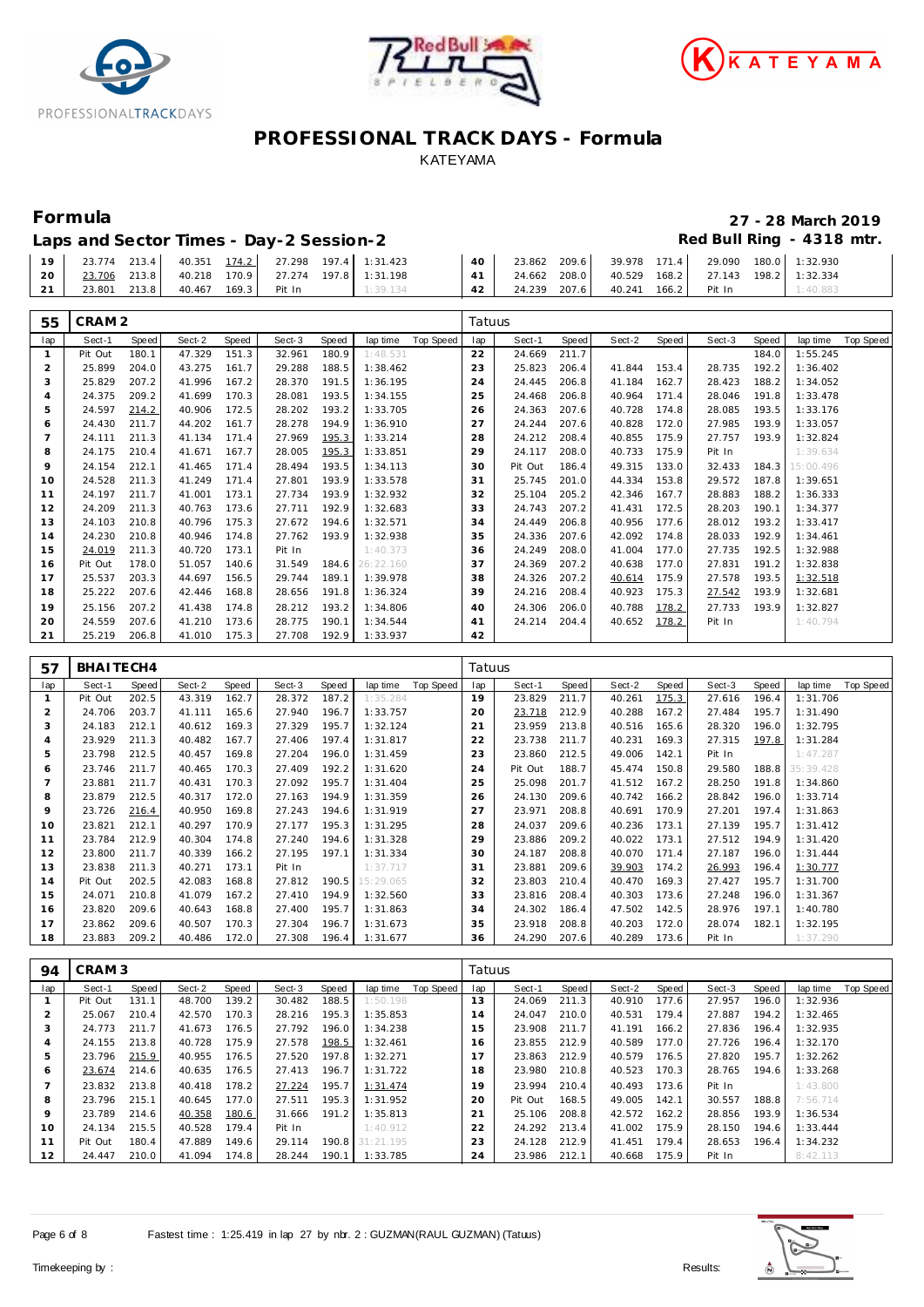





Laps and Sector Times - Day-2 Session-2 **Accord Payment Accord Payment Red Bull Ring - 4318 mtr.** 

COLA DALLARA F312

**Formula 27 - 28 March 2019**

| lap            | Sect-1          | Speed | Sect-2 | Speed | Sect-3 | Speed | lap time  | Top Speed        | lap    | Sect-1  | Speed | Sect-2         | Speed | Sect-3 | Speed | lap time  | Top Speed |
|----------------|-----------------|-------|--------|-------|--------|-------|-----------|------------------|--------|---------|-------|----------------|-------|--------|-------|-----------|-----------|
| 1              | Pit Out         | 179.2 | 48.405 | 121.3 | Pit In |       | 1:54.972  |                  | 21     | Pit Out | 90.9  | 47.921         | 156.5 | 29.047 | 196.7 | 7:20.940  |           |
| $\overline{2}$ | Pit Out         | 208.8 | 41.037 | 173.1 | 27.145 | 198.2 | 1:49.668  |                  | 22     | 25.053  | 180.1 | 41.134         | 177.6 | 26.437 | 199.6 | 1:32.624  |           |
| 3              | 23.550          | 213.4 | 39.589 | 185.6 | 25.906 | 199.3 | 1:29.045  |                  | 23     | 23.497  | 212.1 | 38.914         | 189.5 | 29.287 | 201.5 | 1:31.698  |           |
|                | 23.334          | 218.1 |        |       | 25.794 | 198.9 |           |                  | 24     |         | 211.7 |                |       |        | 191.5 | 1:28.229  |           |
| 4              |                 |       | 39.128 | 186.9 |        |       | 1:28.256  |                  |        | 23.309  |       | 38.725         | 180.6 | 26.195 |       |           |           |
| 5              | 23.267          | 215.5 | 38.995 | 192.2 | 25.627 | 200.4 | 1:27.889  |                  | 25     | 24.038  | 211.3 | 39.187         |       | 26.385 | 203.0 | 1:29.610  |           |
| 6              | 23.234          | 213.8 | 38.859 | 186.9 | 25.476 | 201.5 | 1:27.569  |                  | 26     | 23.283  | 211.3 | 38.576         | 192.9 | 26.249 | 171.7 | 1:28.108  |           |
| $\overline{7}$ | 23.137          | 215.1 | 38.921 | 174.8 | 27.061 | 199.3 | 1:29.119  |                  | 27     | 25.832  | 194.5 | 41.607         | 180.0 | 26.175 | 200.7 | 1:33.614  |           |
| 8              | 23.156          | 215.1 | 38.496 | 190.1 | 25.645 | 199.6 | 1:27.297  |                  | 28     | 23.263  | 212.9 | 39.397         | 142.5 | 28.542 | 200.4 | 1:31.202  |           |
| 9              | 23.917          | 189.0 | 45.132 | 145.9 | Pit In |       | 1:46.716  |                  | 29     | 23.319  | 213.4 | 38.548         | 192.2 | 25.399 | 201.9 | 1:27.266  |           |
| 10             | Pit Out         | 210.8 | 40.810 | 180.0 | 26.341 | 198.9 | 11:19.351 |                  | 30     | 23.065  | 214.6 | 38.961         | 166.7 | Pit In |       | 1:34.554  |           |
| 11             | 23.497          | 212.1 | 38.907 | 187.5 | 25.565 | 201.9 | 1:27.969  |                  | 31     | Pit Out | 211.7 | 39.006 10800.0 |       | 26.554 | 201.9 | 1:46.020  |           |
| 12             | 24.348          | 178.6 | 43.507 | 143.2 | 29.251 | 198.9 | 1:37.106  |                  | 32     | 23.298  | 212.9 | 38.453         | 192.2 | 25.557 | 200.7 | 1:27.308  |           |
| 13             | 23.458          | 212.5 | 38.852 | 194.2 | 25.810 | 202.6 | 1:28.120  |                  | 33     | 23.245  | 211.7 | 38.444         | 192.9 | 25.535 | 201.5 | 1:27.224  |           |
| 14             | 23.640          | 215.1 | 39.066 | 180.0 | 26.146 | 204.5 | 1:28.852  |                  | 34     | 23.273  | 212.1 | 38.713         | 188.8 | Pit In |       | 1:37.240  |           |
| 15             | 23.712          | 210.8 | 39.187 | 183.1 | 26.072 | 200.7 | 1:28.971  |                  | 35     | Pit Out | 189.7 | 42.427         | 175.9 | 26.488 | 200.7 | 9:57.086  |           |
|                | 23.299          | 215.5 |        |       |        | 203.8 |           |                  |        |         | 210.4 | 38.990         | 176.5 |        | 201.1 | 1:29.132  |           |
| 16             |                 |       | 38.718 | 188.2 | 25.382 |       | 1:27.399  |                  | 36     | 23.472  |       |                |       | 26.670 |       |           |           |
| 17             | 23.134          | 213.8 | 38.590 | 190.8 | 25.566 | 203.4 | 1:27.290  |                  | 37     | 23.292  | 210.4 | 38.511         |       | 25.803 | 202.2 | 1:27.606  |           |
| 18             | 23.147          | 212.1 | 38.435 | 194.2 | 25.440 | 201.9 | 1:27.022  |                  | 38     | 23.361  | 210.4 | 39.509         | 192.2 | 25.843 | 202.2 | 1:28.713  |           |
| 19             | 23.072          | 212.1 | 38.523 | 194.9 | 25.314 | 202.2 | 1:26.909  |                  | 39     | 23.267  | 212.5 | 38.807         | 172.0 | 27.613 | 198.9 | 1:29.687  |           |
| 20             | 23.657          | 213.4 | 39.537 | 184.3 | Pit In |       | 1:35.273  |                  | 40     | 24.537  | 181.3 |                |       |        |       | 14:06.145 |           |
|                |                 |       |        |       |        |       |           |                  |        |         |       |                |       |        |       |           |           |
| 111            | LORENZO FERRARI |       |        |       |        |       |           |                  | Tatuus |         |       |                |       |        |       |           |           |
| lap            | Sect-1          | Speed | Sect-2 | Speed | Sect-3 | Speed | lap time  | Top Speed        | lap    | Sect-1  | Speed | Sect-2         | Speed | Sect-3 | Speed | lap time  | Top Speed |
| 1              | Pit Out         | 184.4 | 46.956 | 161.2 | 29.246 | 191.8 | 1:42.055  |                  | 22     | 24.075  | 208.8 | 40.491         | 175.3 | 27.398 | 196.0 | 1:31.964  |           |
| $\overline{2}$ | 24.817          | 209.6 | 41.912 | 170.9 | 28.532 | 189.1 | 1:35.261  |                  | 23     | 24.000  | 208.4 | 40.302         | 174.8 | 27.437 | 194.2 | 1:31.739  |           |
| 3              | 24.319          | 212.1 | 41.426 | 173.6 | 27.820 | 196.4 | 1:33.565  |                  | 24     | 24.020  | 208.8 | 40.449         | 177.0 | 27.460 | 193.5 | 1:31.929  |           |
| 4              | 23.954          | 213.8 | 40.853 | 172.0 | 27.805 | 195.3 | 1:32.612  |                  | 25     | 23.956  | 210.4 | 40.396         | 177.0 | 27.404 | 195.3 | 1:31.756  |           |
|                |                 |       |        |       |        |       |           |                  |        |         |       |                |       |        |       |           |           |
| 5              | 23.890          | 214.6 | 40.771 | 170.9 | 27.780 | 194.6 | 1:32.441  |                  | 26     | 23.889  | 210.8 | 40.750         | 147.9 | 29.897 | 196.0 | 1:34.536  |           |
| 6              | 24.106          | 210.4 | 40.970 | 170.9 | Pit In |       | 1:41.069  |                  | 27     | 23.937  | 210.4 | 40.386         | 175.3 | 27.200 | 196.7 | 1:31.523  |           |
| $\overline{7}$ | Pit Out         | 148.9 | 41.931 | 168.2 | 28.798 | 193.2 | 7:18.671  |                  | 28     | 23.948  | 210.8 | 43.040         | 172.5 | 27.550 | 195.7 | 1:34.538  |           |
| 8              | 24.013          | 214.2 | 40.943 | 165.1 | Pit In |       | 1:43.603  |                  | 29     | 23.941  | 210.4 | 40.223         | 175.9 | 27.378 | 195.7 | 1:31.542  |           |
| 9              | Pit Out         | 196.2 | 43.281 | 148.4 | 28.983 | 191.8 | 12:04.080 |                  | 30     | 25.031  | 207.2 | 45.474         | 150.4 | Pit In |       | 1:49.741  |           |
| 10             | 24.339          | 210.0 | 41.618 | 170.9 | 27.726 | 194.2 | 1:33.683  |                  | 31     | Pit Out | 195.9 | 42.983         | 173.6 | 28.219 | 192.5 | 19:03.105 |           |
| 11             | 24.183          | 211.3 | 40.825 | 170.3 | 27.564 | 195.3 | 1:32.572  |                  | 32     | 24.431  | 207.6 | 41.029         | 176.5 | 27.677 | 193.9 | 1:33.137  |           |
| 12             | 23.968          | 210.0 | 40.689 | 171.4 | 27.476 | 195.3 | 1:32.133  |                  | 33     | 24.260  | 208.0 | 40.644         | 174.8 | 27.518 | 194.2 | 1:32.422  |           |
| 13             | 24.007          | 211.3 | 40.343 | 174.2 | 27.600 | 197.1 | 1:31.950  |                  | 34     | 24.186  | 208.8 | 40.537         | 176.5 | 27.295 | 194.6 | 1:32.018  |           |
| 14             | 23.798          | 212.9 | 40.507 | 169.3 | 27.382 | 196.7 | 1:31.687  |                  | 35     | 24.008  | 208.8 | 40.403         | 176.5 | 27.266 | 195.3 | 1:31.677  |           |
| 15             | 23.939          | 210.4 | 40.788 | 174.8 | 27.606 | 197.4 | 1:32.333  |                  | 36     | 24.034  | 207.2 | 40.435         | 173.1 | 27.473 | 194.9 | 1:31.942  |           |
| 16             | 24.636          | 186.7 | 44.222 | 172.0 | Pit In |       | 1:43.882  |                  | 37     | 24.153  | 205.2 | 40.354         | 174.8 | 31.756 | 195.7 | 1:36.263  |           |
| 17             | Pit Out         | 175.1 | 45.968 | 154.7 | 29.913 | 191.2 | 8:06.089  |                  | 38     | 24.157  | 209.2 | 40.408         | 175.3 | 27.349 | 194.9 | 1:31.914  |           |
| 18             | 25.072          | 206.4 | 46.281 | 142.1 | 29.415 | 194.2 | 1:40.768  |                  | 39     | 24.055  | 208.4 | 40.528         | 174.8 | 27.515 | 194.9 | 1:32.098  |           |
| 19             | 27.685          | 194.5 | 41.549 | 173.6 | 27.623 | 196.0 | 1:36.857  |                  | 40     | 24.046  | 207.6 | 40.717         | 172.0 | 27.459 | 194.2 | 1:32.222  |           |
| 20             | 24.172          | 210.4 | 41.384 | 172.0 | 27.653 | 195.3 | 1:33.209  |                  | 41     | 24.176  | 206.8 | 40.667         | 172.5 | 27.591 | 194.2 | 1:32.434  |           |
| 21             | 24.014          | 210.4 | 40.541 | 167.7 | 27.500 | 195.7 | 1:32.055  |                  | 42     | 24.242  | 208.0 | 40.624         | 174.2 | Pit In |       | 1:43.771  |           |
|                |                 |       |        |       |        |       |           |                  |        |         |       |                |       |        |       |           |           |
|                |                 |       |        |       |        |       |           |                  |        |         |       |                |       |        |       |           |           |
| 222            | ANDREA ROSSO    |       |        |       |        |       |           |                  | Tatuus |         |       |                |       |        |       |           |           |
| lap            | Sect-1          | Speed | Sect-2 | Speed | Sect-3 | Speed | lap time  | <b>Top Speed</b> | lap    | Sect-1  | Speed | Sect-2         | Speed | Sect-3 | Speed | lap time  | Top Speed |
| $\mathbf{1}$   | Pit Out         | 196.2 | 43.469 | 157.0 | 28.979 | 192.5 | 191       |                  | 21     | Pit Out | 207.2 | 41.780         | 157.0 | 28.482 | 195.3 | 4:01      |           |
| $\overline{c}$ | 24.395          | 210.0 | 40.937 | 171.4 | 27.844 | 195.3 | 1:33.176  |                  | 22     | 23.968  | 209.6 | 40.219         | 168.2 | 27.519 | 197.1 | 1:31.706  |           |
| 3              | 23.972          | 212.1 | 40.652 | 172.0 | 27.493 | 197.4 | 1:32.117  |                  | 23     | 23.947  | 208.4 | 40.294         | 174.2 | 27.339 | 197.4 | 1:31.580  |           |
| 4              | 23.711          | 213.8 | 40.289 | 174.8 | 27.264 | 197.8 | 1:31.264  |                  | 24     | 23.914  | 208.0 | 40.314         | 174.2 | 27.316 | 197.8 | 1:31.544  |           |
| 5              | 23.902          | 211.3 | 40.768 | 167.2 | 27.702 | 196.4 | 1:32.372  |                  | 25     | 23.878  | 208.8 | 40.076         | 173.6 | 27.300 | 196.4 | 1:31.254  |           |
| 6              | 23.835          | 211.7 | 40.511 | 174.2 | Pit In |       | 1:38.043  |                  | 26     | 24.036  | 209.6 | 40.837         | 164.1 | Pit In |       | 1:39.321  |           |
| 7              | Pit Out         | 200.6 | 45.785 | 157.9 | 31.266 | 186.2 | 21:50.250 |                  | 27     | Pit Out | 204.4 | 43.757         | 157.0 | Pit In |       | 10:56.588 |           |
| 8              | 25.251          | 207.2 | 43.025 | 161.7 | 28.546 | 192.5 | 1:36.822  |                  | 28     | Pit Out | 204.8 | 41.956         | 162.7 | 28.936 | 190.8 | 6:50.391  |           |
| 9              | 24.642          | 209.2 | 44.305 | 157.0 | 28.418 | 193.9 | 1:37.365  |                  | 29     | 24.391  | 207.6 | 40.735         | 169.3 | 27.957 | 194.6 | 1:33.083  |           |
| 10             | 24.204          | 210.4 | 40.721 | 175.3 | 27.471 | 195.7 | 1:32.396  |                  | 30     | 24.152  | 208.0 | 41.493         | 169.3 | 28.180 | 193.9 | 1:33.825  |           |
| 11             | 23.914          | 209.6 | 40.378 | 177.6 | 27.221 | 196.0 | 1:31.513  |                  | 31     | 24.122  | 208.8 | 40.726         | 169.3 | 27.839 | 195.7 | 1:32.687  |           |
| 12             | 24.138          | 210.0 | 40.166 | 177.0 | 27.013 | 197.1 | 1:31.317  |                  | 32     | 24.536  | 207.2 | 40.502         | 169.3 | 27.683 | 196.0 | 1:32.721  |           |
|                | 23.898          | 210.0 |        |       |        | 196.7 |           |                  |        |         | 208.8 | 40.368         | 170.3 | 27.918 | 194.9 |           |           |
| 13             |                 |       | 40.116 | 177.0 | 27.972 |       | 1:31.986  |                  | 33     | 24.079  |       |                |       |        |       | 1:32.365  |           |
| 14             | 23.793          | 210.8 | 40.067 | 180.6 | 27.369 | 196.7 | 1:31.229  |                  | 34     | 24.973  | 212.1 | 40.371         | 172.0 | 27.582 | 196.7 | 1:32.926  |           |
| 15             | 24.003          | 210.4 | 40.088 | 177.0 | 27.124 | 196.0 | 1:31.215  |                  | 35     | 24.054  | 210.8 | 40.229         | 176.5 | 27.578 | 196.4 | 1:31.861  |           |
| 16             | 23.755          | 210.4 | 40.061 | 177.6 | 27.064 | 197.1 | 1:30.880  |                  | 36     | 23.953  | 211.3 | 40.229         | 172.5 | 27.414 | 196.7 | 1:31.596  |           |
| 17             | 24.053          | 210.4 | 40.153 | 175.3 | 27.200 | 196.7 | 1:31.406  |                  | 37     | 23.862  | 210.8 | 40.119 174.8   |       | 27.320 | 196.4 | 1:31.301  |           |